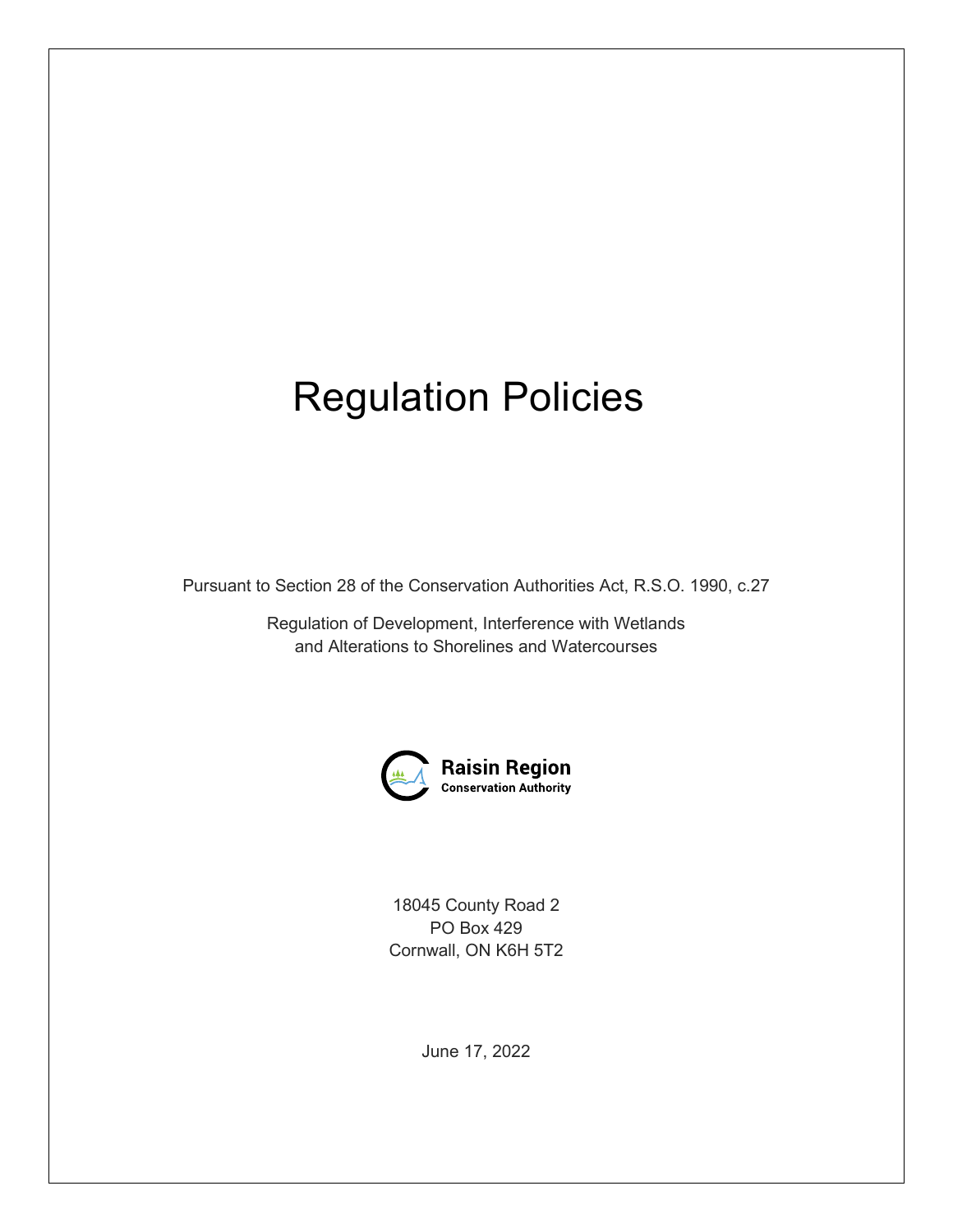

# **Revisions**

| Title                                                                                                                                                            | <b>RRCA Board Resolution</b> | <b>Effective Date</b> |
|------------------------------------------------------------------------------------------------------------------------------------------------------------------|------------------------------|-----------------------|
| <b>Regulation Policies</b>                                                                                                                                       | 58/22                        | June 17, 2022         |
| <b>Board Approved Policy</b>                                                                                                                                     | 07/13                        | January 10, 2013      |
| Principles and Policies Regarding<br>the Administration of<br>Development, Interference with<br>Wetlands & Alteration to<br><b>Shorelines &amp; Watercourses</b> | 37/06                        | June 15, 2006         |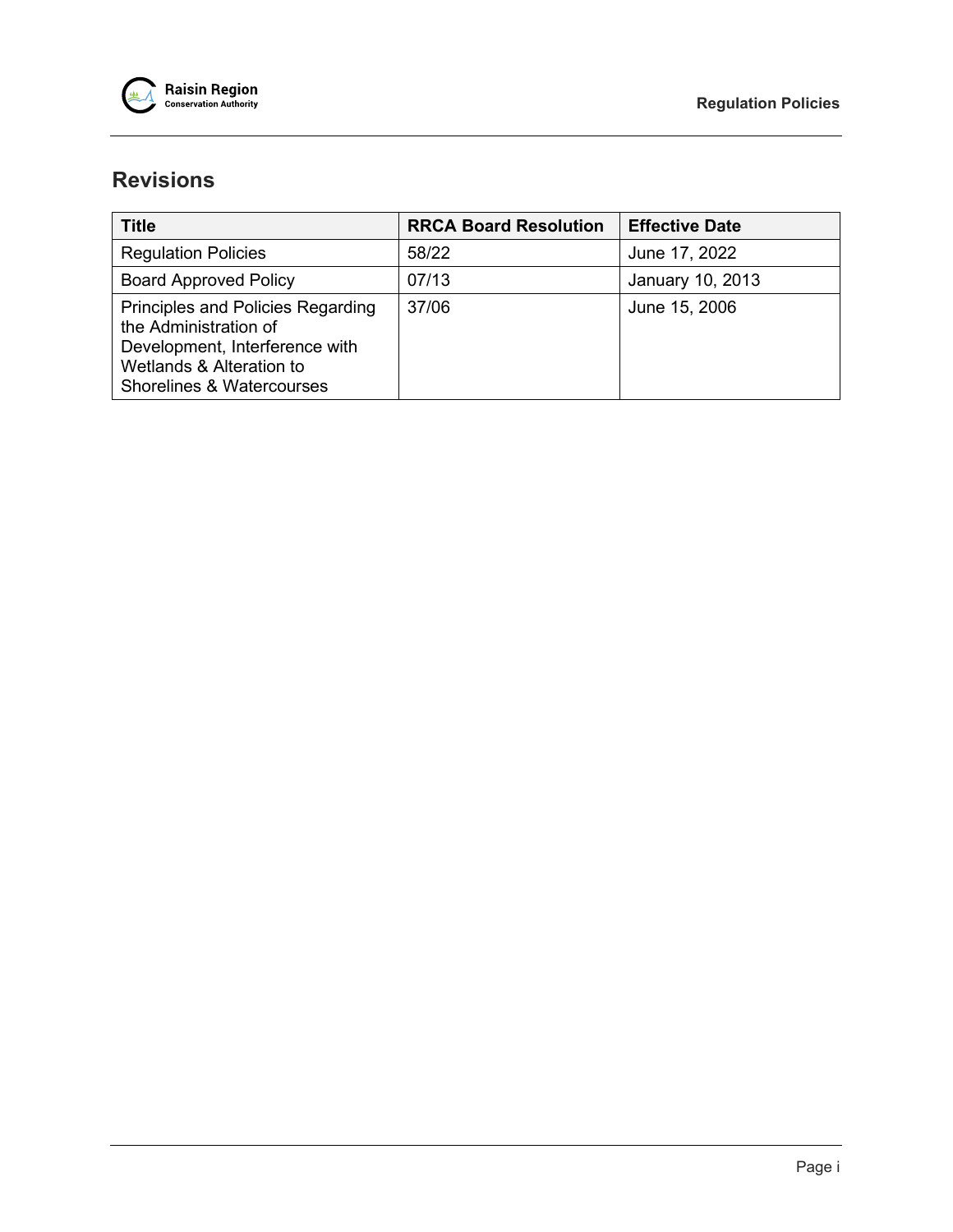

# **Table of Contents**

| 1              |     |  |  |  |  |
|----------------|-----|--|--|--|--|
| $\mathbf{2}$   |     |  |  |  |  |
| 3              |     |  |  |  |  |
| 4              |     |  |  |  |  |
| 5              |     |  |  |  |  |
|                | 5.1 |  |  |  |  |
|                | 5.2 |  |  |  |  |
| 6              |     |  |  |  |  |
|                | 6.1 |  |  |  |  |
|                |     |  |  |  |  |
|                |     |  |  |  |  |
|                | 6.2 |  |  |  |  |
| $\overline{7}$ |     |  |  |  |  |
|                | 7.1 |  |  |  |  |
|                |     |  |  |  |  |
|                |     |  |  |  |  |
|                |     |  |  |  |  |
|                |     |  |  |  |  |
|                |     |  |  |  |  |
|                |     |  |  |  |  |
|                |     |  |  |  |  |
|                |     |  |  |  |  |
|                |     |  |  |  |  |
|                |     |  |  |  |  |
|                | 7.2 |  |  |  |  |
|                |     |  |  |  |  |
|                | 7.3 |  |  |  |  |
|                |     |  |  |  |  |
|                | 7.4 |  |  |  |  |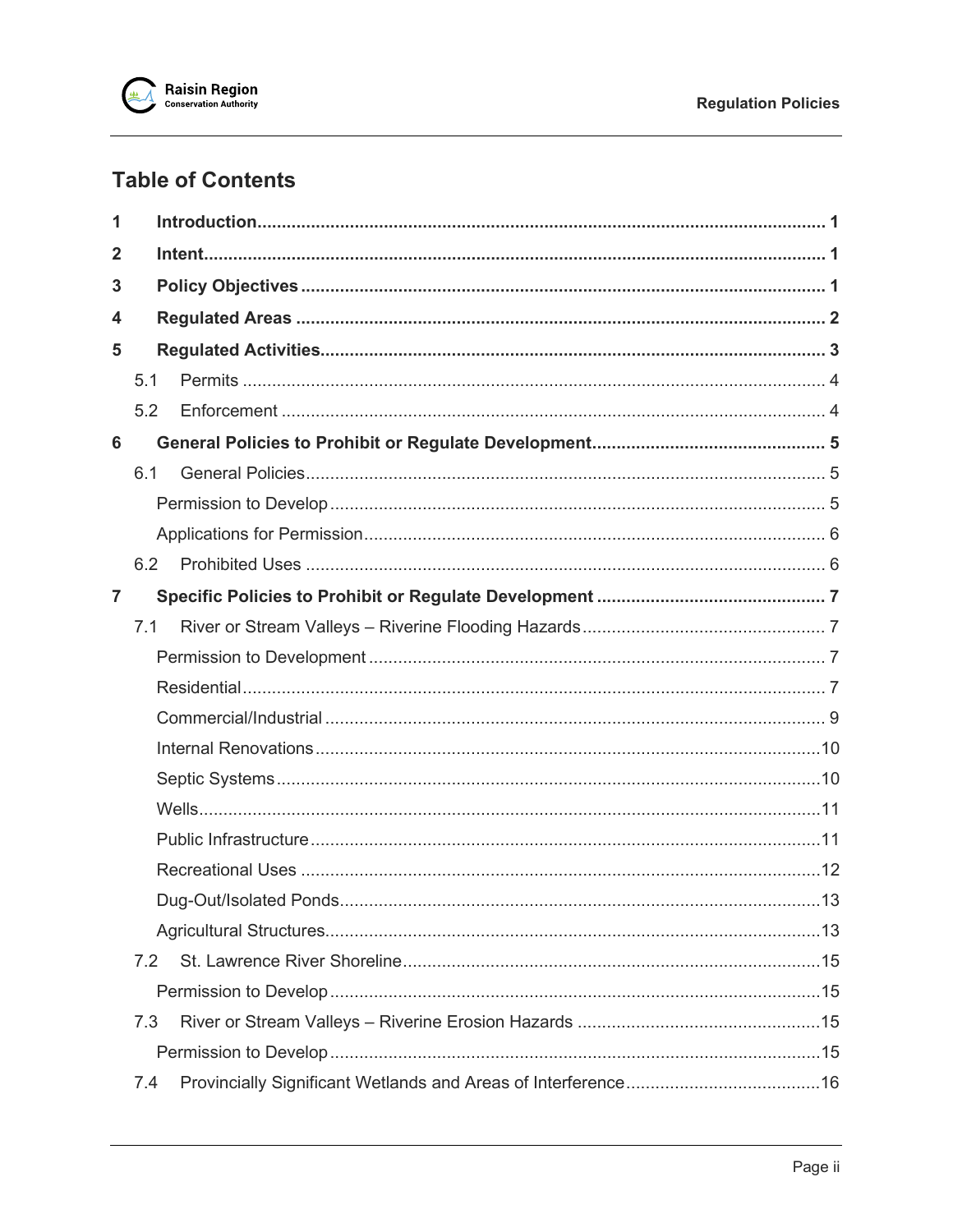

|    | 7.5 |                                                                                       |  |
|----|-----|---------------------------------------------------------------------------------------|--|
|    |     |                                                                                       |  |
|    | 7.6 |                                                                                       |  |
|    |     |                                                                                       |  |
| 8  |     |                                                                                       |  |
|    | 8.1 | Straightening, Changing, Diverting or Interfering with an Existing Channel18          |  |
|    |     |                                                                                       |  |
|    |     |                                                                                       |  |
|    |     | Conservation Projects within or Adjacent to a River, Creek, Stream, or Watercourse 20 |  |
|    |     |                                                                                       |  |
|    |     | Maintenance, Repair, Alterations, Retirement and Removal of Structures                |  |
|    |     |                                                                                       |  |
|    |     |                                                                                       |  |
|    |     |                                                                                       |  |
|    |     |                                                                                       |  |
|    |     |                                                                                       |  |
| 9  |     |                                                                                       |  |
| 10 |     |                                                                                       |  |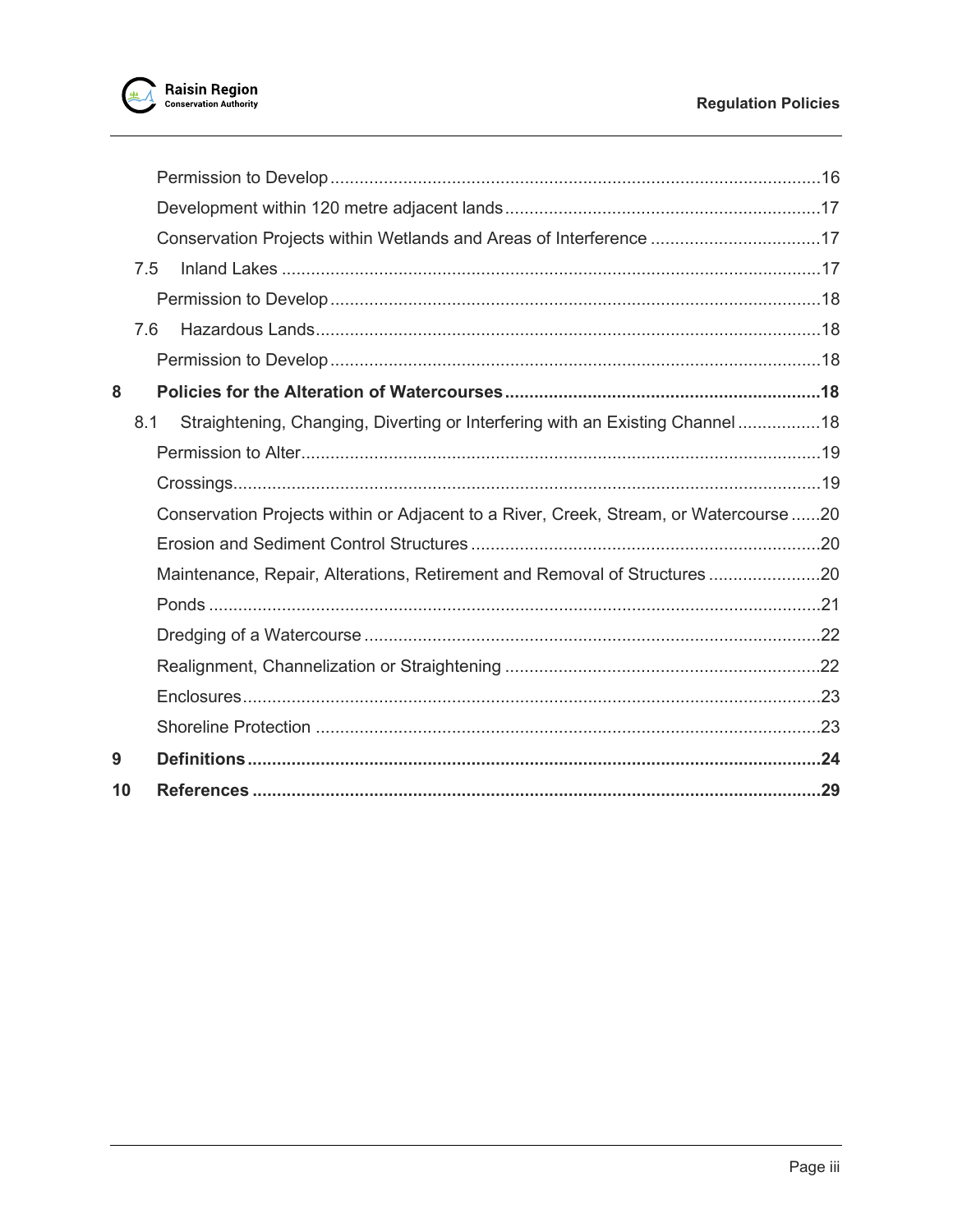

# <span id="page-4-0"></span>**1 Introduction**

Ontario Regulation 175/06, Raisin Region Conservation Authority: Regulation of Development, Interference with Wetlands and Alterations to Shorelines And Watercourses, authorizes the Raisin Region Conservation Authority (RRCA) to permit *development* in areas within the jurisdiction of the authority that are in or adjacent to river or stream valleys, wetlands, shorelines, or hazardous lands.

# <span id="page-4-1"></span>**2 Intent**

This document seeks to ensure a consistent, timely and fair approach to the review of applications under Ontario Regulation 175/06. The policies guide the decisions of the RRCA Board of Directors and staff.

# <span id="page-4-2"></span>**3 Policy Objectives**

The policy objectives related to the administration of Ontario Regulation 175/06 include, but are not limited to:

- a. prevent loss of life, minimize property damage and social disruption, and avoid public and private expenditure for emergency operations, evacuation, and restoration due to natural hazards and associated processes;
- b. restrict *development* that may, singularly or cumulatively, restrict riverine channel capacities to pass flood flows or reduce storage capacity in floodplains and *wetlands* resulting in increased flood levels and create potential danger to upstream and downstream landowners;
- c. restrict *development* of flood and erosion susceptible *river* or *stream* valleys and shorelines that may increase hazard risk, create new hazards, or
- d. aggravate existing hazards that would in future years require expensive protection measures;
- e. prevent interference with *wetlands*;
- f. avoid the degradation and loss of *significant natural features* and *hydrologic functions* in *river* or *stream* valleys, *wetlands*, shorelines, and *hazardous lands*, and promote restoration and enhancement, whenever possible;
- g. prevent *pollution* of surface and ground waters associated with *development* in *river* or *stream* valleys, *wetlands*, shorelines, and *hazardous lands*; and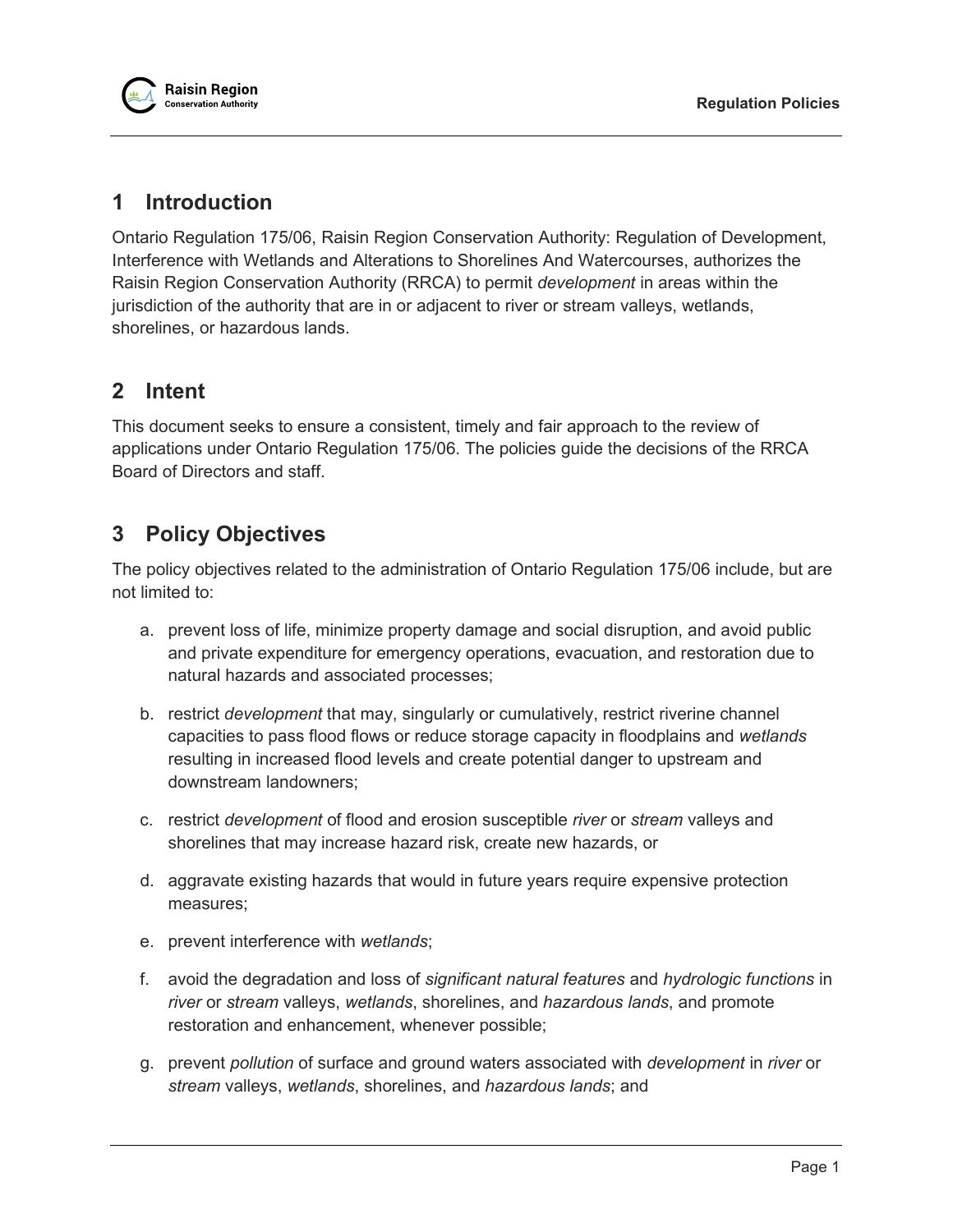h. reduce potential nuisances associated with *development* by limiting the potential for floating objects and debris during flood events.

# <span id="page-5-0"></span>**4 Regulated Areas**

Ontario Regulation 175/06 applies to areas within the jurisdiction of the RRCA that are:

- a. adjacent or close to the shoreline of the Great Lakes-St. Lawrence River System or to inland lakes that may be affected by flooding, erosion or dynamic beaches, including the area from the furthest offshore extent of the Authority's boundary to the furthest landward extent of the aggregate of the following distances:
	- i. the 100-year flood level for the St. Lawrence River System (Lake St. Lawrence, Hoople Bay, St. Lawrence River, and Lake St. Francis), plus the appropriate allowance for wave uprush as delineated in the most recent document entitled "Shoreline Management Plan" available at the head office of the Authority,
	- ii. the predicted long term stable slope projected from the existing stable toe of the slope or from the predicted location of the toe of the slope as that location may have shifted as a result of shoreline erosion over a 100-year period, as delineated in the most recent document entitled "Shoreline Management Plan" available at the head office of the Authority,
	- iii. where a dynamic beach is associated with the waterfront lands, the appropriate allowance inland to accommodate dynamic beach movement, and
	- iv. an allowance of 15 metres inland;
- b. river or stream valleys that have depressional features associated with a river or stream, whether or not they contain a watercourse, the limits of which are determined in accordance with the following rules:
	- i. where the river or stream valley is apparent and has stable slopes, the valley extends from the stable top of bank, plus 15 metres, to a similar point on the opposite side,
	- ii. where the river or stream valley is apparent and has unstable slopes, the valley extends from the predicted long term stable slope projected from the existing stable slope or, if the toe of the slope is unstable, from the predicted location of the toe of the slope as a result of stream erosion over a projected 100-year period, plus 15 metres, to a similar point on the opposite side,
	- iii. where the river or stream valley is not apparent, the valley extends the greater of,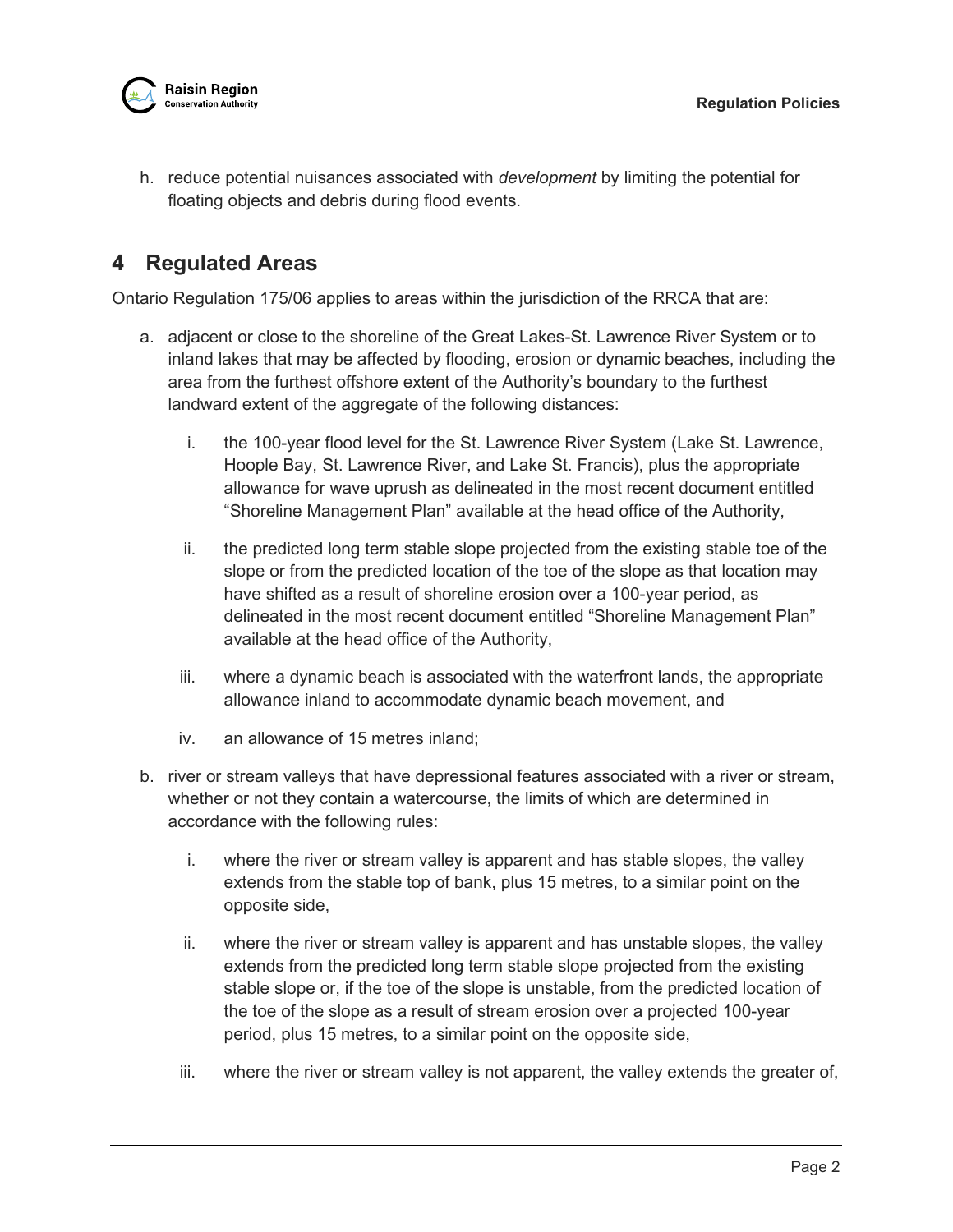

- a) the distance from a point outside the edge of the maximum extent of the flood plain under the applicable flood event standard, plus 15 metres, to a similar point on the opposite side, and
- b) the distance from the predicted meander belt of a watercourse, expanded as required to convey the flood flows under the applicable flood event standard, plus 15 metres, to a similar point on the opposite side;
- c. hazardous lands;
- d. wetlands; or
- e. other areas where *development* could interfere with the hydrologic function of a wetland, including areas within 120 metres of all provincially significant wetlands and wetlands greater than 2 hectares in size, and areas within 30 metres of wetlands less than 2 hectares in size.

# <span id="page-6-0"></span>**5 Regulated Activities**

Ontario Regulation 175/06 enables the RRCA to regulate *development* in river or stream valleys, wetlands, the St. Lawrence River shoreline, inland lakes, and hazardous lands within its jurisdiction. It also enables the RRCA to regulate alterations that straighten, change, divert, or interfere in any way with the channel of a river, *creek*, stream, watercourse, or change or interfere in any way with a wetland.

Development means:

- a) the construction, reconstruction, erection or placing of a building or structure of any kind;
- b) any change to a building or structure that would have the effect of altering the use or potential use of the building or structure, increasing the size of the building or structure or increasing the number of *dwelling units* in the building or structure;
- c) site grading; or
- d) the temporary or permanent placing, dumping or removal of any material, originating on the site or elsewhere.

*Conservation Authorities Act*, R.S.O. 1990, c. C.27, ss. 28(25)

The RRCA may, after consideration, not require permission for certain activities or *development*, including, but not limited to:

i. non-habitable accessory buildings less than 10  $m<sup>2</sup>$  associated with existing residential uses;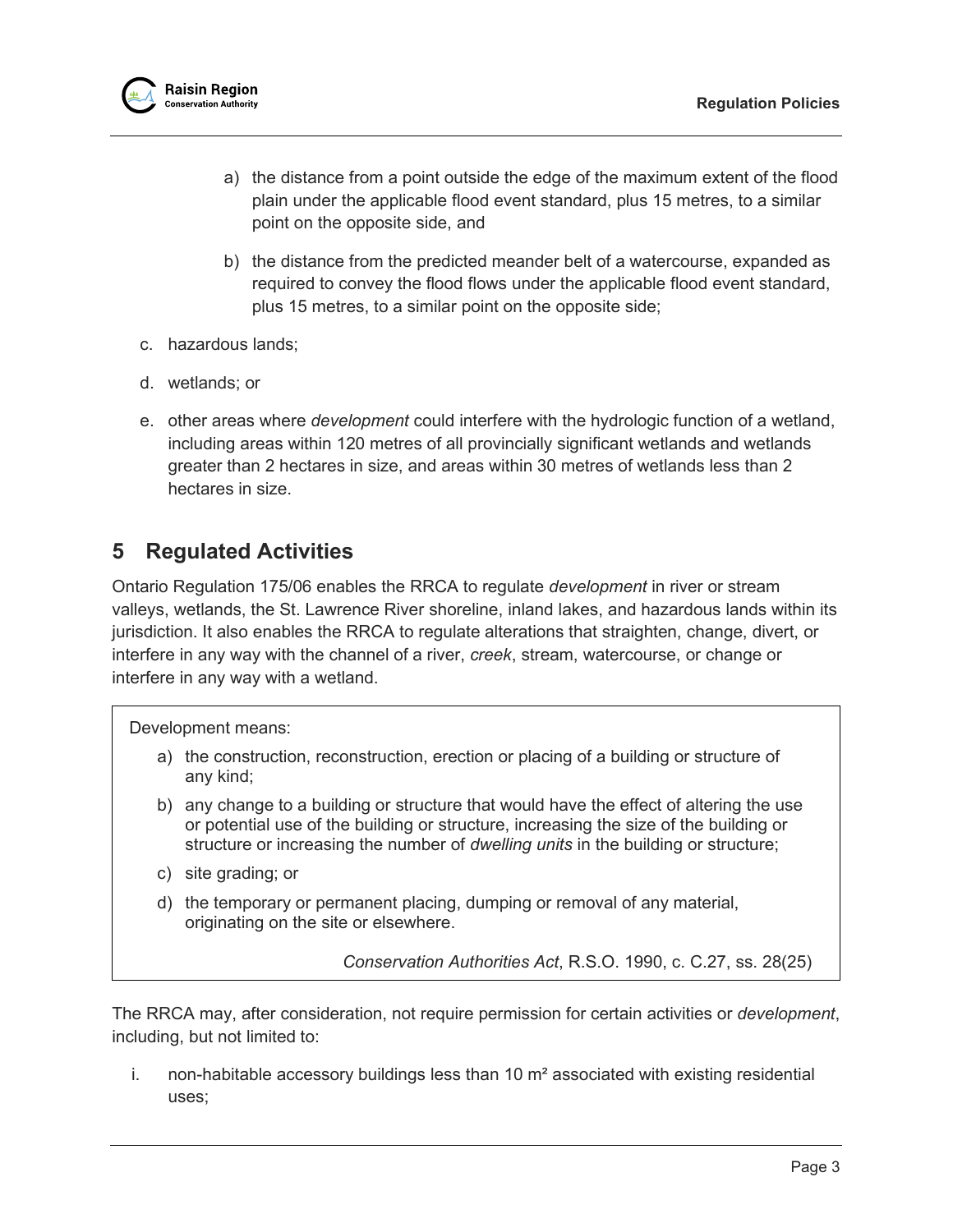- ii. maintenance and upkeep of buildings and structures that do not change the existing footprint (e.g., replacement of windows, siding, roofs, stairs, etc.);
- iii. unenclosed structures associated with an existing use including, but not limited to, decks, gazebos, and patios;
- iv. non-structural agricultural uses such as cropping and pasturing outside the boundaries of regulated wetlands;
- v. on-going maintenance to stormwater management facilities that do not affect the control of flooding, erosion, pollution, or the *conservation of land*;
- vi. municipal water monitoring wells that would not affect the control of flooding, erosion, pollution, or the *conservation of land*; or
- vii. other non-structural uses such as gardens, nurseries, open arboretums, and forestry/wildlife management.

# <span id="page-7-0"></span>**5.1 Permits**

*Development* in areas described in Ontario Regulation 175/06 requires permission from the RRCA. Each permit application shall be evaluated on its own merits, on a case-by-case basis, consistent with the policies of this document.

Permit application forms are available at the head office of the RRCA and from the website: [www.rrca.on.ca.](http://www.rrca.on.ca/)

A permit may be approved with or without conditions, and a permit may be cancelled if conditions are not met.

Works commenced or completed without a permit in contravention of Section 28 of the Conservation Authorities Act may only be considered for a retroactive permit if the work meets – or can be reasonably modified to meet – the RRCA's Regulation Policies. Retroactive permits may be subject to a permit fee surcharge in accordance with RRCA's Fee Schedule, as amended.

# <span id="page-7-1"></span>**5.2 Enforcement**

*Development* and/or interference in *regulated areas* without RRCA permission is an offence under the *Conservation Authorities Act*. Every person who contravenes Ontario Regulation 175/06 may be subject to a fine of not more than \$10,000 or to a term of imprisonment of not more than three months (*Conservation Authorities Act*, R.S.O. 1990, c. C.27, ss. 28(16)).

On conviction, the court may order the removal of the *development*/interference at the party's expense. The party may also be subject to a court order to rehabilitate the impacted area (Conservation Authorities Act, R.S.O. 1990, c. C.27, ss. 28(17)).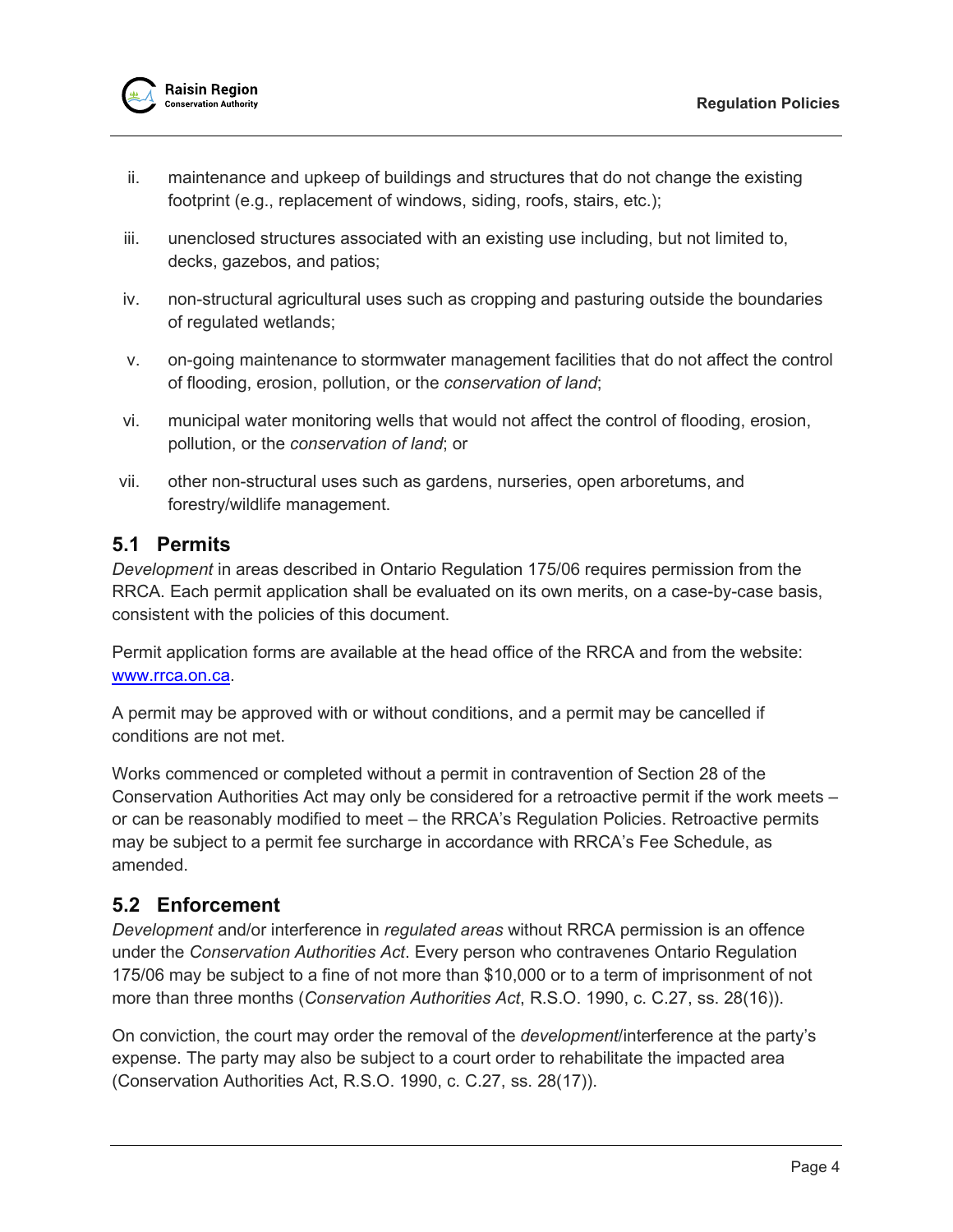

# <span id="page-8-0"></span>**6 General Policies to Prohibit or Regulate Development**

# <span id="page-8-1"></span>**6.1 General Policies**

6.1.1 *Development*, interference, or alteration shall not be permitted within a *regulated area*, except in accordance with Sections [6,](#page-8-0) [7,](#page-10-0) and [8.](#page-21-3)

## <span id="page-8-2"></span>**Permission to Develop**

- <span id="page-8-3"></span>6.1.2 *Development*, interference, or alteration within a *regulated area* may be permitted where it is demonstrated through appropriate technical studies and/or assessments, site plans and/or other plans as required by the RRCA that:
	- a. the risk to public safety is not increased;
	- b. susceptibility to natural hazards is not increased or new hazards created;
	- c. there are no *adverse hydraulic or fluvial impacts* on *rivers*, *creeks*, *streams*, or *watercourses*;
	- d. there are no adverse impacts on the natural shoreline processes of the Great Lakes-St. Lawrence River System and *inland lakes*;
	- e. placing and removing *fill* is minimized;
	- f. there are no adverse hydrologic impacts on *provincially significant wetlands*;
	- g. *pollution*, sedimentation and erosion during construction and post construction is minimized using *best management practices* including site, landscape, infrastructure and/or facility design (whichever is applicable based on the scale and scope of the project), construction controls, and appropriate remedial measures;
	- h. access for emergency works and maintenance of flood or erosion control works is available;
	- i. works are constructed, repaired, and/or maintained according to *accepted engineering principles* and approved engineering standards or to the satisfaction of the RRCA, whichever is applicable based on the scale and scope of the project; and
	- j. the control of flooding, erosion, dynamic beaches, *pollution*, or the *conservation of land* is not adversely affected during and post *development*, interference, or alteration.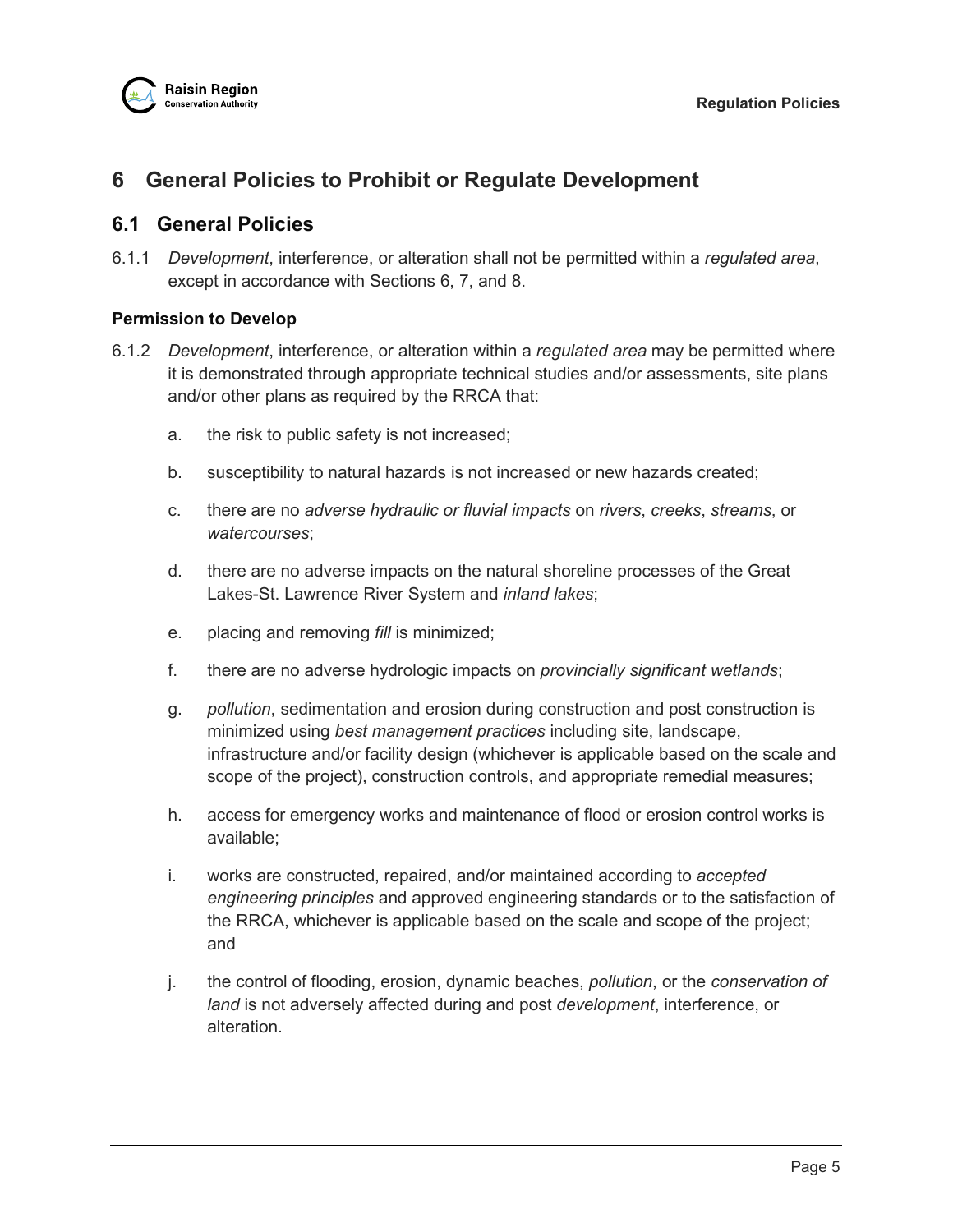## <span id="page-9-0"></span>**Applications for Permission**

- 6.1.3 Applications for permission to undertake *development*, interference or alteration in *Regulated Areas* shall be accompanied by appropriate technical studies and/or assessments, site plans and/or other plans as required by the RRCA. These studies/plans shall demonstrate, to the satisfaction of the RRCA, how the applicable policies in Sections [6,](#page-8-0) [7,](#page-10-0) and [8](#page-21-3) are met.
- 6.1.4 Technical studies and/or assessments, site plans and/or other plans submitted as part of an application for permit to undertake *development*, interference or alteration in *Regulated Areas* shall be completed at the applicant's expense by a *qualified professional* to the satisfaction of the RRCA.
- <span id="page-9-2"></span>6.1.5 RRCA permits are valid for 24 months from the issue date (O. Reg. 175/06, s. 9(1)(a)).
- 6.1.6 Notwithstanding Section [6.1.5,](#page-9-2) the RRCA's executive committee may authorize a permit that is valid for a period up to 60 months where, in the opinion of the RRCA:
	- a. the project cannot be reasonably completed within 24 months from the day the permission is granted (O. Reg. 175/06, s. 9(1)(b)(i)); or
	- b. the project requires approvals or permits from other regulatory bodies that cannot reasonably be obtained within 24 months from the day the permission is granted (O. Reg. 175/06, s. 9(1)(b)(ii)).

# <span id="page-9-1"></span>**6.2 Prohibited Uses**

- 6.2.1 Notwithstanding Section [6.1.2,](#page-8-3) *development* shall not be permitted within a *Regulated Area* where the use is:
	- a. an institutional use associated with hospitals, nursing homes, pre-school, nurseries, day care or schools, where there is a threat to the safe evacuation of the sick, the elderly, persons with disabilities, or the young;
	- b. an essential emergency service such as fire, police, ambulance or electrical substation;
	- c. associated with the disposal, manufacture, treatment, transfer, or storage of *hazardous substances*;
	- d. associated with the outdoor storage of any materials, either temporary or permanent; or
	- e. associated with an *assisted living facility*.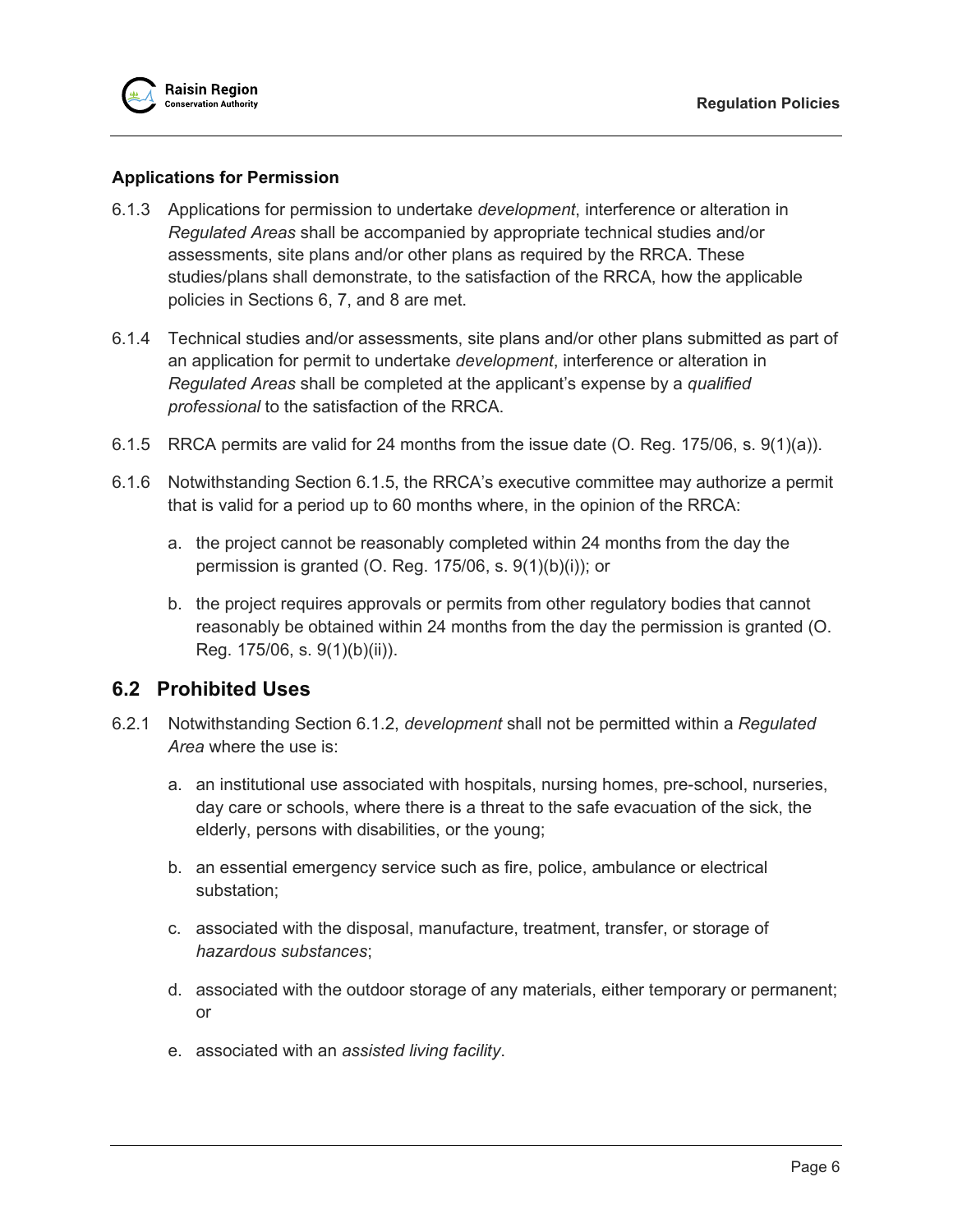

# <span id="page-10-0"></span>**7 Specific Policies to Prohibit or Regulate Development**

# <span id="page-10-1"></span>**7.1 River or Stream Valleys – Riverine Flooding Hazards**

7.1.1 *Development* shall not be permitted within the Riverine Flooding Hazard except in accordance with Section [6.1](#page-8-1) and Sections [7.1.2](#page-10-4) – [7.1.32.](#page-17-0)

## <span id="page-10-2"></span>**Permission to Development**

- <span id="page-10-4"></span>7.1.2 *Development* within a *Riverine Flooding Hazard* may be permitted in accordance with Section [6](#page-8-0) and where it is demonstrated that:
	- a. there is no feasible alternative site outside the *Riverine Flooding Hazard*;
	- b. *floodproofing* of additions is undertaken to the extent practical where *floodproofing* to the elevation of the *Regulatory Flood* is not feasible;
	- c. *floodproofing* of buildings or structures sets the lowest opening to be 0.3 metres above the elevation of the *Regulatory Flood*;
	- d. there is no risk of structural failure due to potential hydrostatic/dynamic pressures; and
	- e. *safe access* is established.

#### <span id="page-10-3"></span>**Residential**

- 7.1.3 Notwithstanding Section [7.1.2](#page-10-4) new *dwelling units* shall not be permitted within the *Riverine Flooding Hazard*.
- 7.1.4 Ground floor additions to residential buildings or structures may be permitted in accordance with Section [7.1.2](#page-10-4) and where it is demonstrated that:
	- a. the ground floor addition will have a maximum footprint of 50  $\mathrm{m}^2$  or, in the case of multiple additions, all additions combined will have a maximum footprint of 50  $m^2$ ;
	- b. the number of *dwelling units* is the same;
	- c. all *habitable floor space* is at or above the existing ground floor elevation; and
	- d. any proposed basement or crawl space is designed to facilitate services only and is not *habitable floor space*.
- 7.1.5 An additional storey to residential buildings or structures may be permitted in accordance with Section [7.1.2](#page-10-4) and where it is demonstrated that the number of *dwelling units* is the same.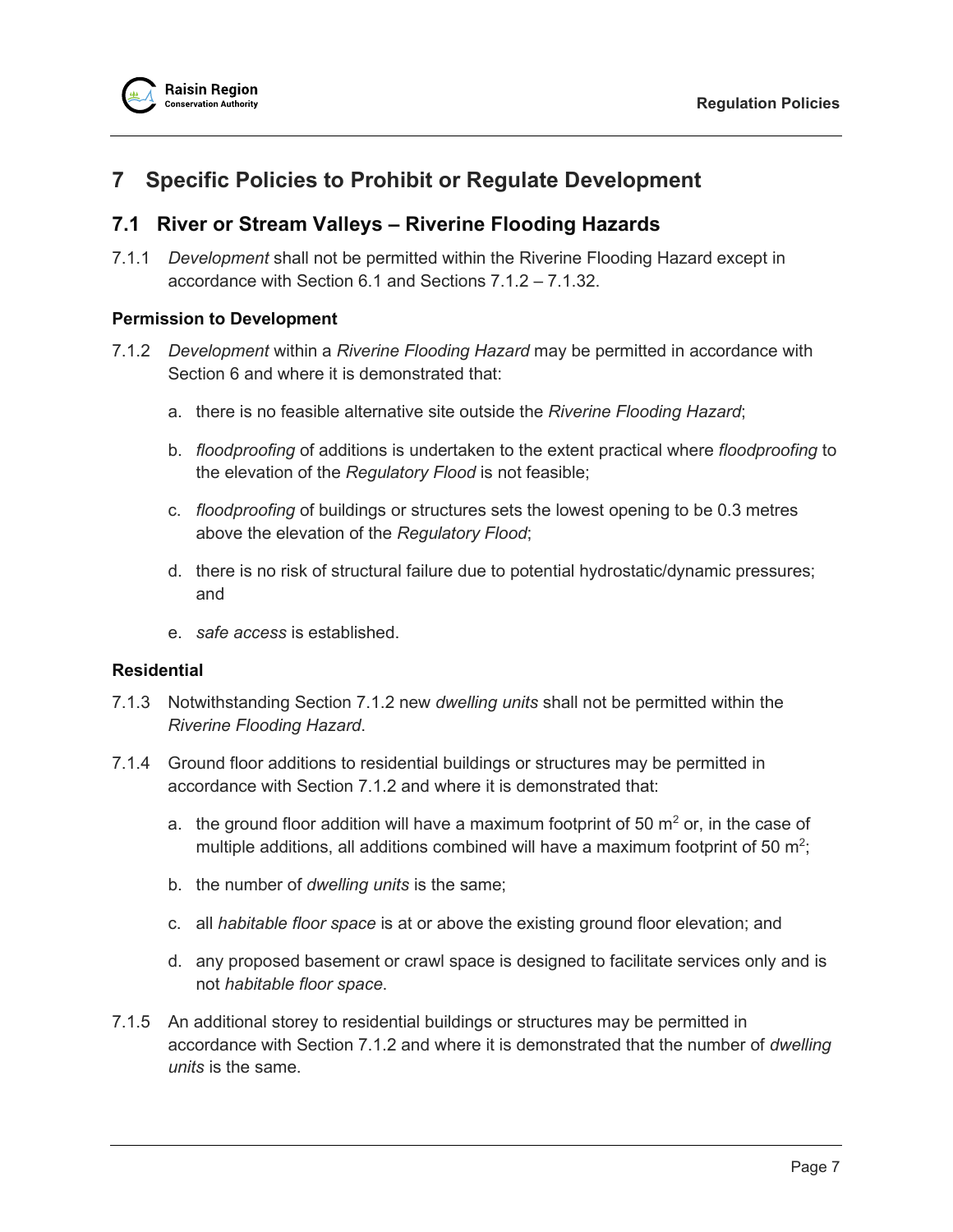- <span id="page-11-0"></span>7.1.6 *Replacement* of residential buildings or structures may be permitted in accordance with Section [6](#page-8-0) and where it is demonstrated that:
	- a. the building or structure to be replaced is relocated outside the *Riverine Flooding Hazard* or where this is not feasible, the building or structure is relocated to an area within the existing lot where the risk of flooding and property damage is reduced to the greatest extent, wherever possible;
	- b. the number of *dwelling units* is the same or less;
	- c. the *replacement* building or structure shall be less than or equal to the original footprint;
	- d. the building or structure has *floodproofing* to standards set by the Ministry of Natural Resources Technical Guide - River and Stream Systems: Flooding Hazard Limit (2002);
	- e. any proposed basement or crawl space is designed to facilitate services only and is not *habitable floor space*;
	- f. electrical, mechanical, and heating services are located above the level of the *Regulatory Flood*, wherever possible; and
	- g. there is no risk of structural failure due to potential hydrostatic/dynamic pressures.
- 7.1.7 Notwithstanding [7.1.6,](#page-11-0) no permit shall be issued for *replacement* of damaged or destroyed buildings or structures where more than 60 months (five years) have passed since the building or structure was damaged or destroyed. *Replacement* does not include reconstruction of remnant foundations.
- 7.1.8 Relocation of residential buildings and structures may be permitted in accordance with Section [7.1.6](#page-11-0) provided that the risk of flooding and property damage is reduced to the greatest extent possible.
- 7.1.9 Non-habitable *accessory buildings or structures* associated with an existing residential use such as detached garages, tool sheds, and other similar structures may be permitted in accordance with Section [6.1](#page-8-1) and where it is demonstrated that:
	- a. there is no feasible alternative site outside the *Riverine Flooding Hazard*;
	- b. the building or structure is securely anchored such that it does not break free and aggravate flooding;
	- c. *floodproofing* is undertaken to the extent practical, where *floodproofing* to the elevation of the *Regulatory Flood* is not feasible; and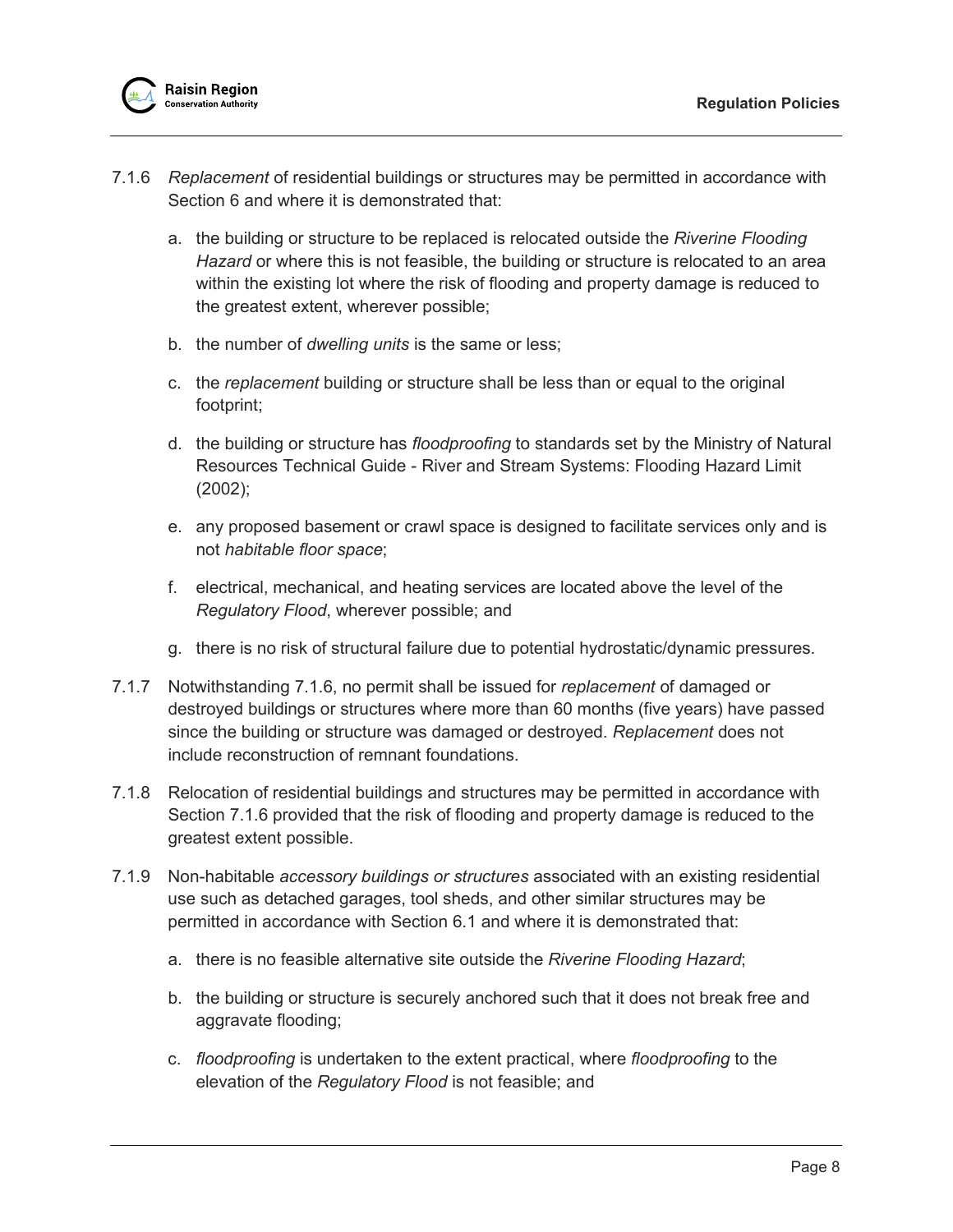

- d. there is no opportunity for conversion into *habitable floor space*.
- 7.1.10 Above or below ground swimming pools may be permitted in accordance with Section [6.1,](#page-8-1) and provided that:
	- a. *floodproofing* of electrical facilities to the elevation of the *Regulatory Flood* is undertaken; and
	- b. all *fill*, except that approved for landscaping, is removed from the *Riverine Flooding Hazard*.

## <span id="page-12-0"></span>**Commercial/Industrial**

- 7.1.11 Additions to commercial/industrial buildings or structures may be permitted in accordance with Section [7.1.2](#page-10-4) and where it is demonstrated that:
	- a. the addition will have a maximum footprint of 100  $m<sup>2</sup>$  or, in the case of multiple additions, all additions combined will have a maximum footprint of 100 m<sup>2</sup>; and
	- b. any proposed basement or crawl space is designed to facilitate services only and is not *habitable floor space*.
- 7.1.12 *Accessory buildings or structures* associated with commercial/industrial uses may be permitted in accordance with Section [7.1.2](#page-10-4) and where it is demonstrated that:
	- a. the building or structure is securely anchored such that it does not break free and aggravate flooding; and
	- b. any proposed basement or crawl space is designed to facilitate services only and is not *habitable floor space*.
- <span id="page-12-1"></span>7.1.13 *Replacement* of commercial buildings or structures may be permitted in accordance with Section [7.1.2](#page-10-4) and where it is demonstrated that:
	- a. the building or structure to be replaced is relocated outside the *Riverine Flooding Hazard* or where this is not feasible, the building or structure is relocated to an area within the existing lot where the risk of flooding and property damage is reduced to the greatest extent, wherever possible;
	- b. the *replacement* building or structure shall be less than or equal to the original footprint;
	- c. proposed basement or crawl space is designed to facilitate services only and is not *habitable floor space*;
	- d. electrical, mechanical, and heating services are located above the level of the *Regulatory Flood*, wherever possible; and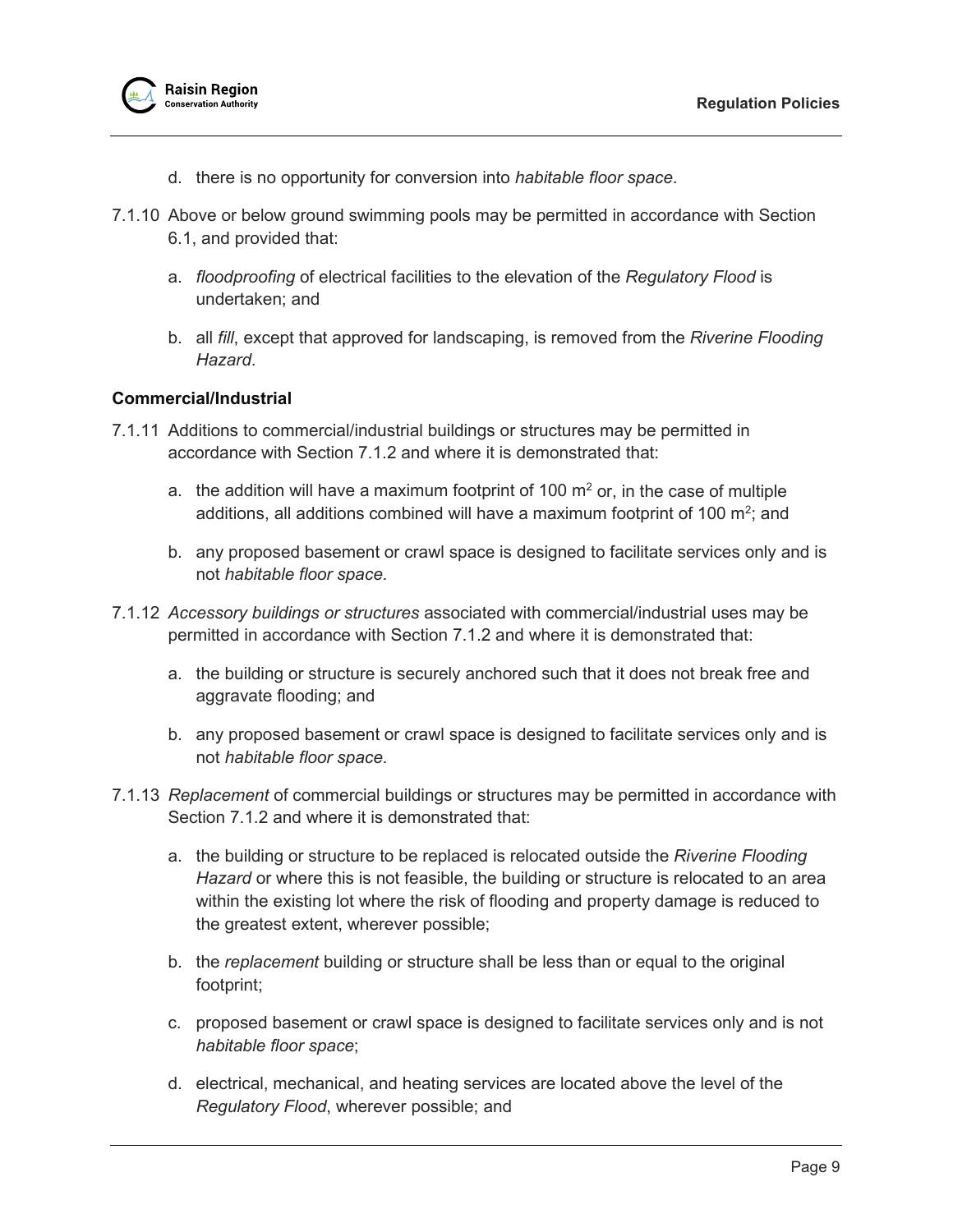

- e. the risk of structural failure due to potential hydrostatic/dynamic pressures has been addressed through an appropriate study or review by a *qualified professional*.
- 7.1.14 Notwithstanding Section [7.1.13,](#page-12-1) no permit shall be issued for *replacement* of damaged or destroyed buildings or structures where more than 60 months (five years) have passed since the building or structure was damaged or destroyed. *Replacement* does not include reconstruction of remnant foundations.
- 7.1.15 Above ground parking lots associated with an *existing use* located wholly or partially within the *Riverine Flooding Hazard* may be permitted in accordance with Section [7.1.2](#page-10-4) and where it is demonstrated that the risk of property damage is minimized through site design and flood emergency plans.

#### <span id="page-13-0"></span>**Internal Renovations**

- 7.1.16 Internal renovations to buildings or structures that change the use or potential use of the building or structure but provide for no additional *dwelling units* may be permitted provided that:
	- a. the internal renovation does not result in a new use prohibited by Section [6.2;](#page-9-1)
	- b. electrical, mechanical, and heating services are located above the level of the *Regulatory Flood*, wherever practically possible; and
	- c. the risk of structural failure due to potential hydrostatic/dynamic pressures has been addressed through an appropriate study or review by a *qualified professional*.

## <span id="page-13-1"></span>**Septic Systems**

- 7.1.17 *Replacement* of septic systems may be permitted within the *Riverine Flooding Hazard*, in accordance with Section [6.1](#page-8-1) where there is no feasible alternative site outside the *Riverine Flooding Hazard* and where it is demonstrated that:
	- a. the placement of *fill* associated with the septic system does not have an impact on the control of erosion, *pollution*, or the *conservation of land*;
	- b. the septic system design establishes the distribution pipes at or above the *Riverine Flooding Hazard*;
	- c. the septic system is flood-proofed using a watertight cap to prevent ingress of flood waters to the main tank as well as appropriate valves to prevent backflow; and
	- d. the septic system is designed to withstand lateral and buoyant pressures associated with floodwaters.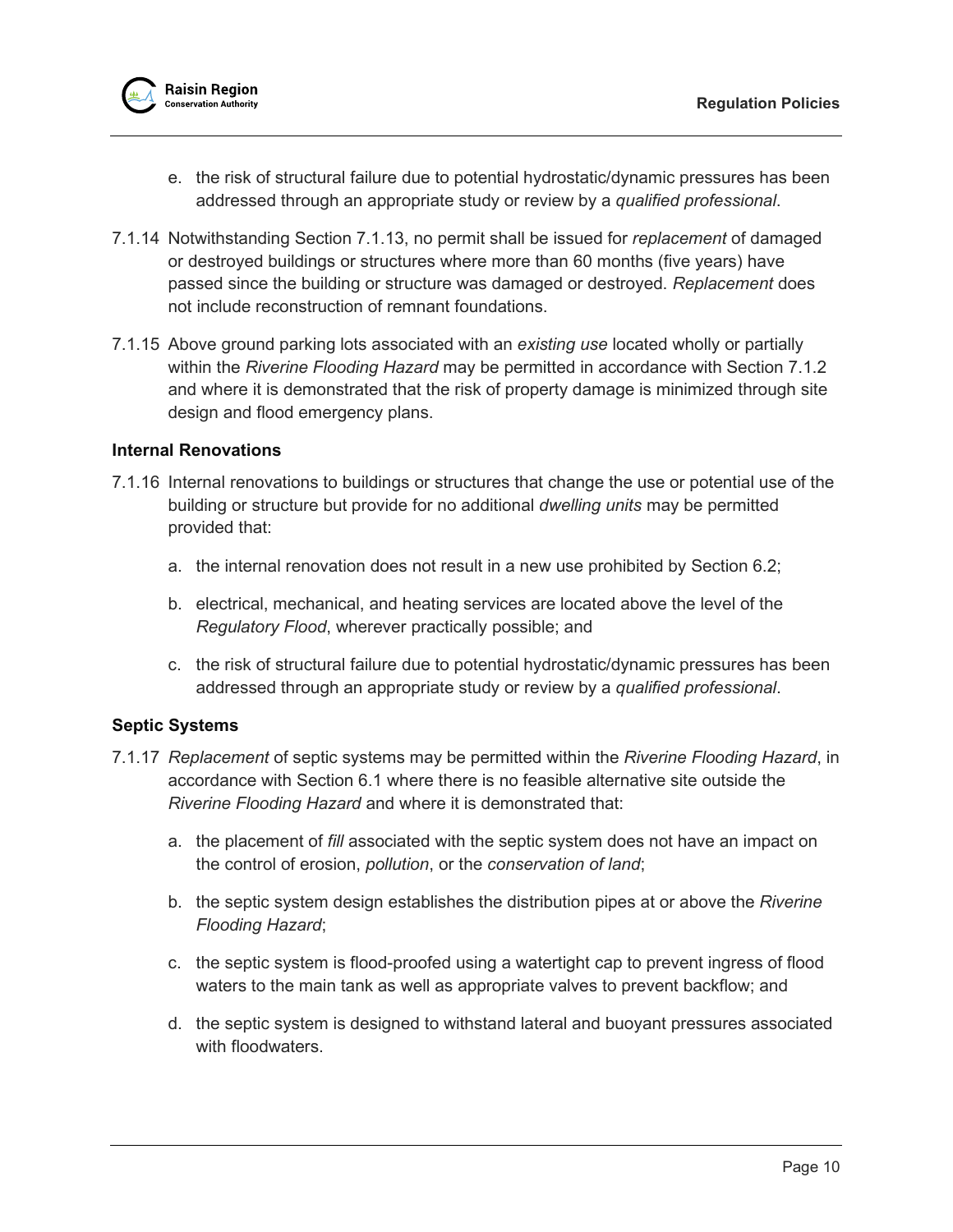

- 7.1.18 New septic systems may be permitted within the *Riverine Flooding Hazard* in accordance with Section [6.1](#page-8-1) where there is no feasible alternative site outside the *Riverine Flooding Hazard* and where it is demonstrated that:
	- a. the placement of *fill* associated with the septic system does not have an impact on the control of flooding, erosion, *pollution*, or the *conservation of land*;
	- b. the septic system design establishes the stone layer at or above the *Riverine Flooding Hazard*;
	- c. the septic system is flood-proofed using a watertight cap to prevent ingress of flood waters to the main tank as well as appropriate valves to prevent back flow; and
	- d. the septic system is designed to withstand lateral and buoyant pressures associated with floodwaters

## <span id="page-14-0"></span>**Wells**

7.1.19 A drilled well may be permitted within the *Riverine Flooding Hazard* in accordance with Section [6.1](#page-8-1) where there is no feasible alternative site outside of the *Riverine Flooding Hazard* and the well casing is designed to an elevation of 0.3 metres above the *Regulatory Flood*.

## <span id="page-14-1"></span>**Public Infrastructure**

- <span id="page-14-2"></span>7.1.20 Public infrastructure including but not limited to, roads, sanitary sewers, utilities, water and sewage treatment plants, water supply wells, well houses, and pipelines may be permitted in accordance with Section [6.1](#page-8-1) where there is no feasible alternative site outside the *Riverine Flooding Hazard* as determined through an *Environmental Assessment* or other *comprehensive plan* supported by the RRCA, and where it is demonstrated that:
	- a. *adverse hydraulic or fluvial impacts* are limited and any risk of flood damage to upstream or downstream properties is not increased or is minimized through site design and the affected landowner(s) is informed of the increased risk; and
	- b. there is no loss of flood storage wherever possible.
- 7.1.21 The maintenance and repair of public infrastructure may be permitted in accordance with Section [6.1](#page-8-1) and where it is demonstrated that where unavoidable, intrusions on *significant natural features* or *hydrologic functions* are minimized and it is demonstrated that *best management practices* including site and infrastructure design and appropriate remedial measures adequately restore and enhance features and functions.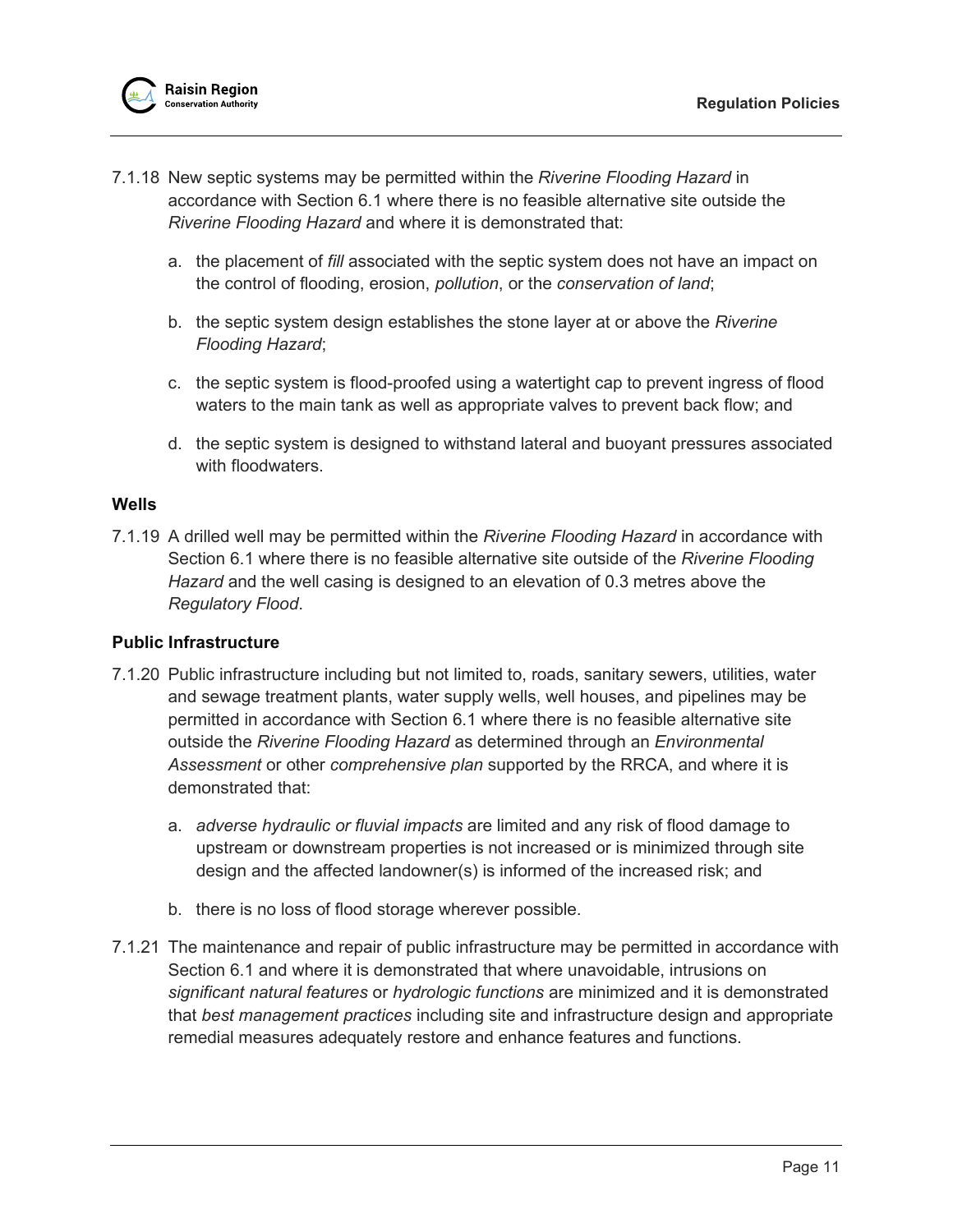

## <span id="page-15-0"></span>**Recreational Uses**

- <span id="page-15-1"></span>7.1.22 Recreational uses such as passive parks, trails and *river* access points and other uses deemed appropriate by the RRCA – but not including new campgrounds, new golf courses or expansions to golf courses, marinas or permanent docks – may be permitted in accordance with Section [6.1](#page-8-1) and where it is demonstrated that:
	- a. there is no feasible alternative site outside the *Riverine Flooding Hazard*;
	- b. there is no loss of flood storage;
	- c. where unavoidable, intrusions on *significant natural features* or *hydrologic functions* are minimized and it is demonstrated that *best management practices* including site, facility and/or landscape design and appropriate remedial measures adequately restore and enhance features and functions; and
	- d. the risk of property damage is minimized through site and facility design and flood emergency plans.
- 7.1.23 Marinas, permanent docks, and *boathouses* with no *habitable floor space* may be permitted in accordance with Section [6.1](#page-8-1) and where it is demonstrated that:
	- a. there is no measurable loss of flood storage;
	- b. facilities are designed to take advantage of existing impacted or open areas on the channel bank, wherever possible;
	- c. where unavoidable, intrusions on *significant natural features* or *hydrologic functions* are minimized and it is demonstrated that *best management practices* including site, facility and/or landscape design and appropriate remedial measure adequately restore and enhance features and functions;
	- d. electrical and mechanical services are located above the level of the *Regulatory Flood*, wherever possible; and
	- e. the risk of property damage is minimized through site and facility design and flood emergency plans.
- 7.1.24 Golf courses or golf course expansions may be permitted in accordance with Section [6.1](#page-8-1) and where it is demonstrated that:
	- a. all associated permanent, closed structures including clubhouses, washrooms with septic systems and maintenance buildings are located outside of the Riverine Flooding Hazard;
	- b. there is no loss of flood storage;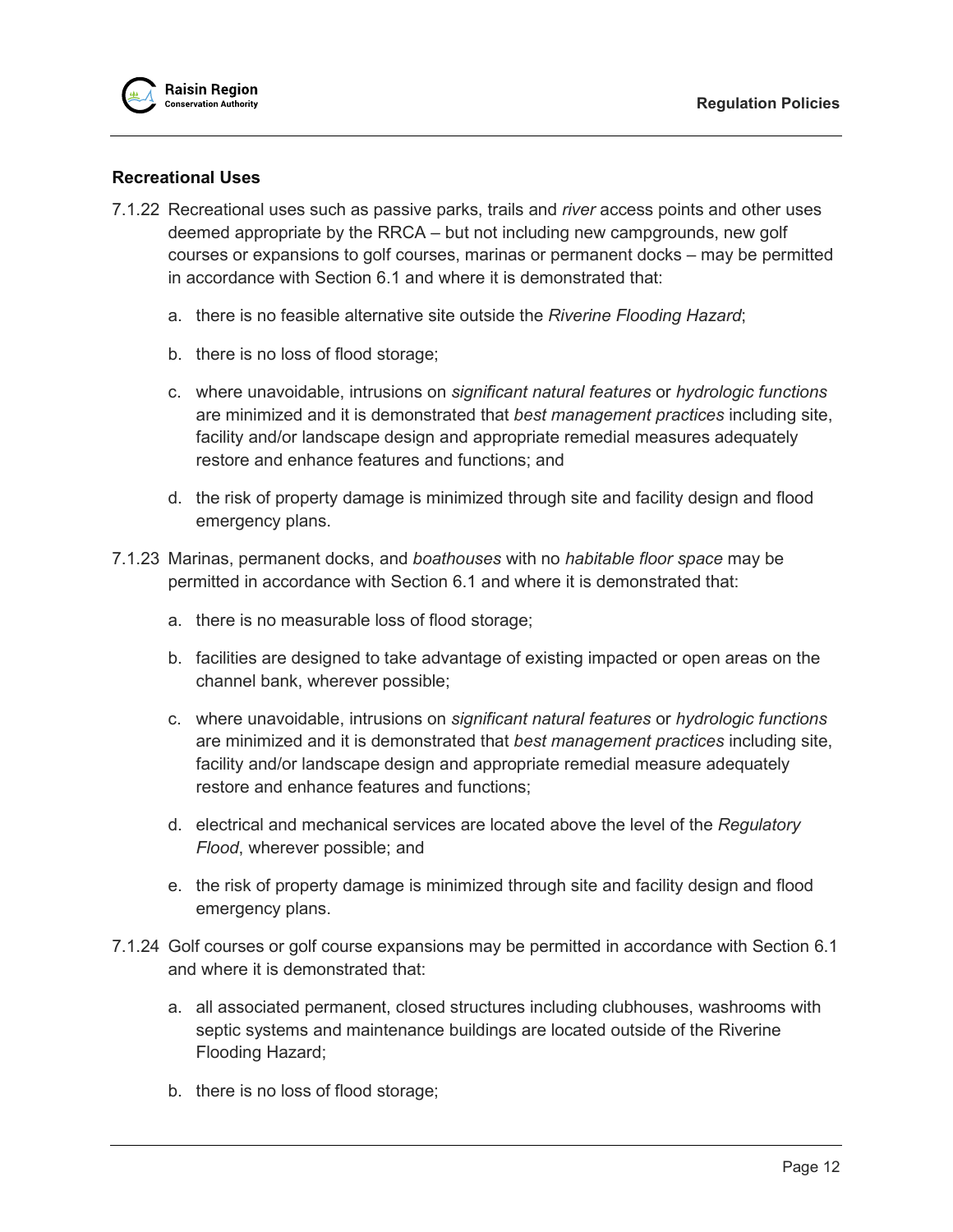

- c. *watercourse* crossings are minimized and designed in accordance with Section 8;
- d. the risk of property damage is minimized through site and facility design and flood emergency plans; and
- e. the risk of *pollution* from the application of fertilizers, herbicides, pesticides, insecticides, or other chemical or organic compounds is minimized and addressed in a turf management plan.

## <span id="page-16-0"></span>**Dug-Out/Isolated Ponds**

- 7.1.25 A new *Dug-Out or Isolated Pond* or a redesign of a *Dug-Out or Isolated Pond* may be permitted in the *Riverine Flooding Hazard* in accordance with Section [6.1](#page-8-1) and where it is demonstrated that:
	- a. the pond is located outside of the *Riverine Erosion Hazard*; and
	- b. finished side slopes are stable.
- <span id="page-16-2"></span>7.1.26 Dredging of a *Dug-Out or Isolated Pond* may be permitted where it is demonstrated that:
	- a. all dredged material is removed from the *Riverine Flooding Hazard* and the *Riverine Erosion Hazard*;
	- b. finished side slopes are stable;
	- c. natural function is restored and enhanced to the extent possible; and
	- d. the risk of *pollution* and sedimentation during dredging operations is minimized.

#### <span id="page-16-1"></span>**Agricultural Structures**

- 7.1.27 Additions to agricultural buildings or structures may be permitted in accordance with Section [7.1.2](#page-10-4) and where it is demonstrated that:
	- a. the addition will have a maximum footprint of 100  $\mathrm{m}^2$ , or in the case of multiple additions, all additions combined will have a maximum footprint of 100 m²;
	- b. any proposed basement or crawl space is designed to facilitate services only and is not *habitable floor space*; and
	- c. *floodproofing* is undertaken to the extent practical where *floodproofing* to the elevation of the *Regulatory Flood* is not feasible.
- 7.1.28 *Accessory buildings or structures* associated with agricultural uses may be permitted in accordance with Section [7.1.2](#page-10-4) and where it is demonstrated that: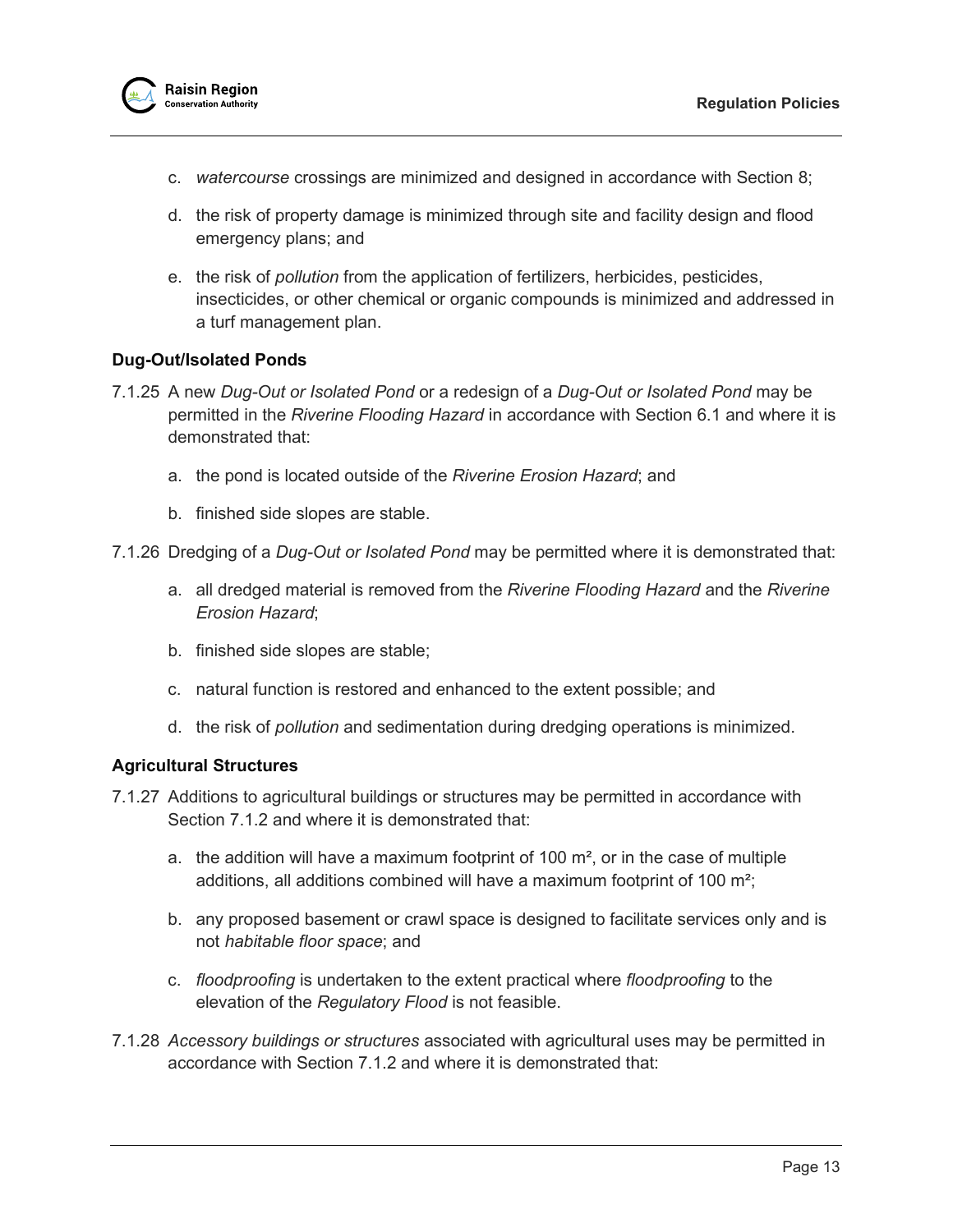

- a. electrical, mechanical, and heating services are located above the level of the *Regulatory Flood*, wherever possible;
- b. the building or structure is securely anchored such that it does not break free and aggravate flooding;
- c. any proposed basement or crawl space is designed to facilitate services only and is not *habitable floor space*; and
- d. *floodproofing* is undertaken to the extent practical where *floodproofing* to the elevation of the *Regulatory Flood* is not feasible.
- <span id="page-17-1"></span>7.1.29 *Replacement* of agricultural buildings or structures may be permitted in accordance with Section [6.1](#page-8-1) and where it is demonstrated that:
	- a. the building or structure to be replaced is relocated outside the *Riverine Flooding Hazard* or where this is not feasible, the building or structure is relocated to an area within the existing lot where the risk of flooding and property damage is reduced to the greatest extent, wherever possible;
	- b. the *replacement* building or structure shall be less than or equal to the original footprint;
	- c. proposed basement or crawl space is designed to facilitate services only and is not *habitable floor space*;
	- d. electrical, mechanical, and heating services are located above the level of the *Regulatory Flood*, wherever possible; and
	- e. the risk of structural failure due to potential hydrostatic/dynamic pressures has been addressed through an appropriate study or review by a *qualified professional*.
- 7.1.30 Notwithstanding Section [7.1.29,](#page-17-1) no permit shall be issued for *replacement* of damaged or destroyed buildings or structures where more than 60 months (five years) have passed since the building or structure was damaged or destroyed. *Replacement* does not include reconstruction of remnant foundations.
- 7.1.31 Relocation of agricultural buildings and structures may be permitted in accordance with Section [7.1.29](#page-17-1) provided that the risk of flooding and property damage is reduced to the greatest extent possible.
- <span id="page-17-0"></span>7.1.32 Agricultural structures that reduce risks associated with erosion or *pollution* or promote the *conservation of land* may be permitted in accordance with Section [6.1](#page-8-1) and where it is demonstrated that:
	- a. there is no feasible alternative site outside the *Riverine Flooding Hazard*;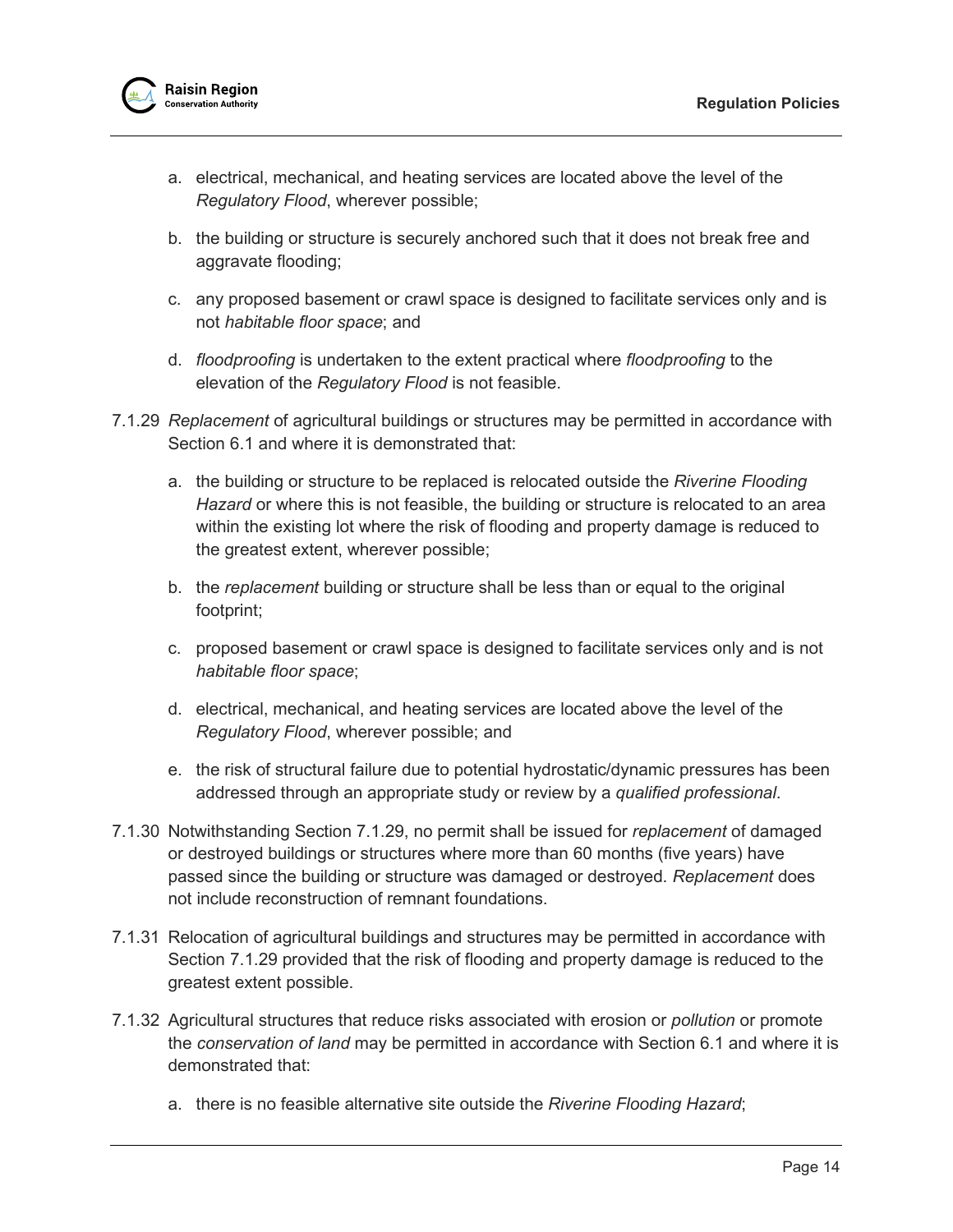

- b. the risk of property damage is minimized through site design and flood emergency plans; and
- c. *floodproofing* is undertaken to the extent practical, where *floodproofing* to the elevation of the *Regulatory Flood* is not feasible.

# <span id="page-18-0"></span>**7.2 St. Lawrence River Shoreline**

7.2.1 *Development* shall not be permitted within the *Regulated Area* associated with the St. Lawrence River shoreline except in accordance with Sections [6.1](#page-8-1) and [7.1.](#page-10-1)

## <span id="page-18-1"></span>**Permission to Develop**

7.2.2 *Development* within the *Regulated Area* associated with the St. Lawrence River shoreline may be permitted in accordance with Sections [6.1](#page-8-1) and [7.1.](#page-10-1)

# <span id="page-18-2"></span>**7.3 River or Stream Valleys – Riverine Erosion Hazards**

7.3.1 *Development* shall not be permitted within the *Riverine Erosion Hazard* and the associated allowance except in accordance with Section [6.1](#page-8-1) and Section [7.3.2.](#page-18-4)

#### <span id="page-18-3"></span>**Permission to Develop**

- <span id="page-18-4"></span>7.3.2 *Development* within the *Riverine Erosion Hazard* Allowance may be permitted in accordance with Section [6.1](#page-8-1) and where a site-specific geotechnical or engineering assessment based on established provincial guidelines and an appropriate *factor of safety* against slope failure or slipping establishes a more precise *Riverine Erosion Hazard* limit, and where it is demonstrated that:
	- a. there is no feasible alternative site outside the *Regulated Area*;
	- b. the proposed *development* is not subject to a *Riverine Erosion Hazard* or a *Riverine Flooding Hazard*;
	- c. there is no impact on existing and future slope stability;
	- d. the risk of creating new *Riverine Erosion Hazards* or aggravating existing *Riverine Erosion Hazards* caused by the *development* is *negligible*;
	- e. the potential of increased loading forces on the top of the slope is addressed through appropriate structural design;
	- f. the potential for surficial erosion is addressed by a drainage plan; and
	- g. access into and through the valley for preventative actions or maintenance or during an emergency is not prevented.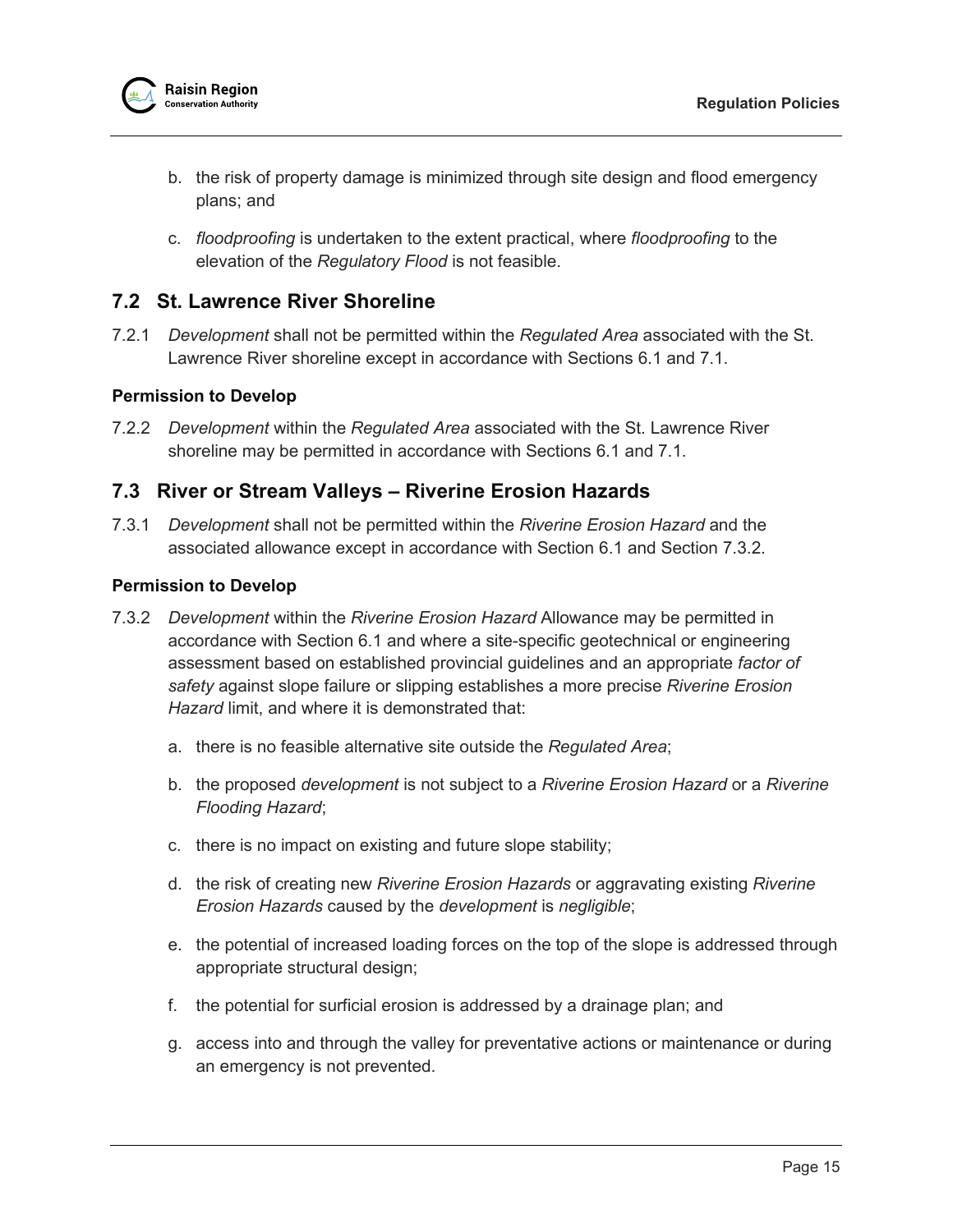# <span id="page-19-0"></span>**7.4 Provincially Significant Wetlands and Areas of Interference**

- 7.4.1 *Development*/Interference within a *provincially significant wetland* or *development* within the 120 metres adjacent to a provincially significant wetland shall not be permitted except in accordance with Section [6.1](#page-8-1) and Sections [7.4.2](#page-19-2) to [7.4.8.](#page-20-3) This prohibition includes but is not limited to:
	- a. Buildings and structures;
	- b. Stormwater management facilities;
	- c. Open water features and ponds unless determined to be appropriate through an *environmental assessment* or similar study for conservation or restoration purposes;
	- d. Construction of a new drain (either private or under the Drainage Act), including outlet improvements;
	- e. Tile drainage;
	- f. Peat extraction or related activities;
	- g. Clear cutting; and
	- h. Alteration to existing grade by the movement of material or by the placement of fill materials either originating on or off site.

## <span id="page-19-1"></span>**Permission to Develop**

- <span id="page-19-2"></span>7.4.2 Public infrastructure including but not limited to, roads, sanitary sewers, utilities, water supply wells, well houses, and pipelines, within a *provincially significant wetland* may be permitted in accordance with Section [6.1](#page-8-1) and where it is demonstrated that:
	- a. an *Environmental Assessment* or other *comprehensive plan* supported by the RRCA, demonstrates that all alternatives to avoid wetland loss or interference have been considered and that the proposed alignment minimizes *wetland* loss or interference to the greatest extent possible; and
	- b. where unavoidable, intrusions on *significant natural features* or *hydrologic functions* or *ecological functions* are minimized, and it is demonstrated that *best management practices* including site and infrastructure design and appropriate remedial measures will adequately restore and enhance features and functions.
- 7.4.3 Boardwalks (e.g., narrow, raised, planked trails) within a *provincially significant wetland* may be permitted in accordance with Section [6.1](#page-8-1) and where it is demonstrated that:
	- a. an *Environmental Impact Study* demonstrates minimal interference;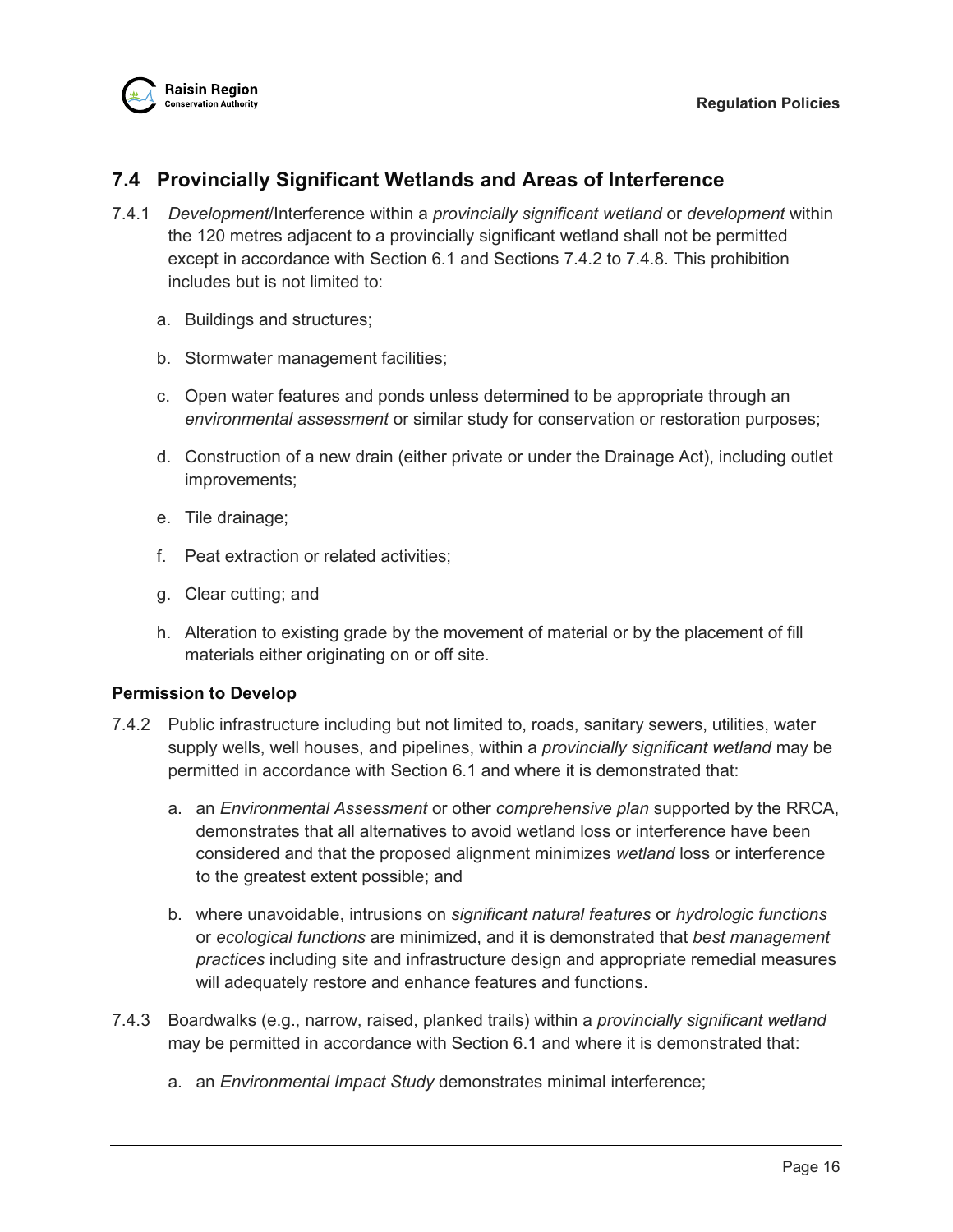

- b. the boardwalk is above the *Riverine Flooding Hazard*;
- c. the boardwalk is constructed with materials that do not interfere with the *provincially significant wetland*; and
- d. the design minimizes the *development* footprint.
- 7.4.4 Where an *Environmental Assessment* or other *comprehensive plan* is available and supported by the RRCA, the RRCA may request a more detailed site-specific study consistent with the *comprehensive plan*. This study will determine a more precise area *wetland* boundary in accordance with the current Provincial Wetland Evaluation System and demonstrate how the *hydrologic functions* and *ecological functions* of the *wetland* will be restored and enhanced.

#### <span id="page-20-0"></span>**Development within 120 metre adjacent lands**

- 7.4.5 *Development* within an area of interference less than or equal to 120 metres from a *provincially significant wetland* may be permitted in accordance with Section [6.1,](#page-8-1) where there is no reasonable alternate location, and it has been determined there is no interference with the hydrological functions of the wetland or the that the impacts to hydrologic function are mitigated in a manner acceptable to the RRCA.
- 7.4.6 Peat Extraction within an area of interference may be permitted where a *wetland* impact study demonstrates that policies in Section [6.1](#page-8-1) are met, and the affected area is rehabilitated to restore and enhance natural features and functions.
- 7.4.7 A *wetland* impact study may not be required in an area of interference situated between 30 and 120 metres from a *provincially significant wetland* if, in the opinion of the RRCA, the potential hydrologic impacts of the proposed *development* are *negligible*. This includes but is not limited to, single family residences, additions, and accessory structures for which less than one (1) hectare is required for grading.

#### <span id="page-20-1"></span>**Conservation Projects within Wetlands and Areas of Interference**

<span id="page-20-3"></span>7.4.8 *Wetland* conservation projects within *provincially significant wetlands* and *areas of interference* may be permitted where a *wetland* impact study demonstrates how the *hydrologic functions* and *ecological functions* will be protected, created, restored, and/or enhanced.

# <span id="page-20-2"></span>**7.5 Inland Lakes**

Lands adjacent or close to the shorelines of *inland lakes* may be subject to flooding and erosion.

<span id="page-20-4"></span>7.5.1 *Development* along *inland lake* shorelines impacted by flooding or erosion hazards shall not be permitted except in accordance with Sections [6.1,](#page-8-1) [7.1,](#page-10-1) and [7.3.](#page-18-2)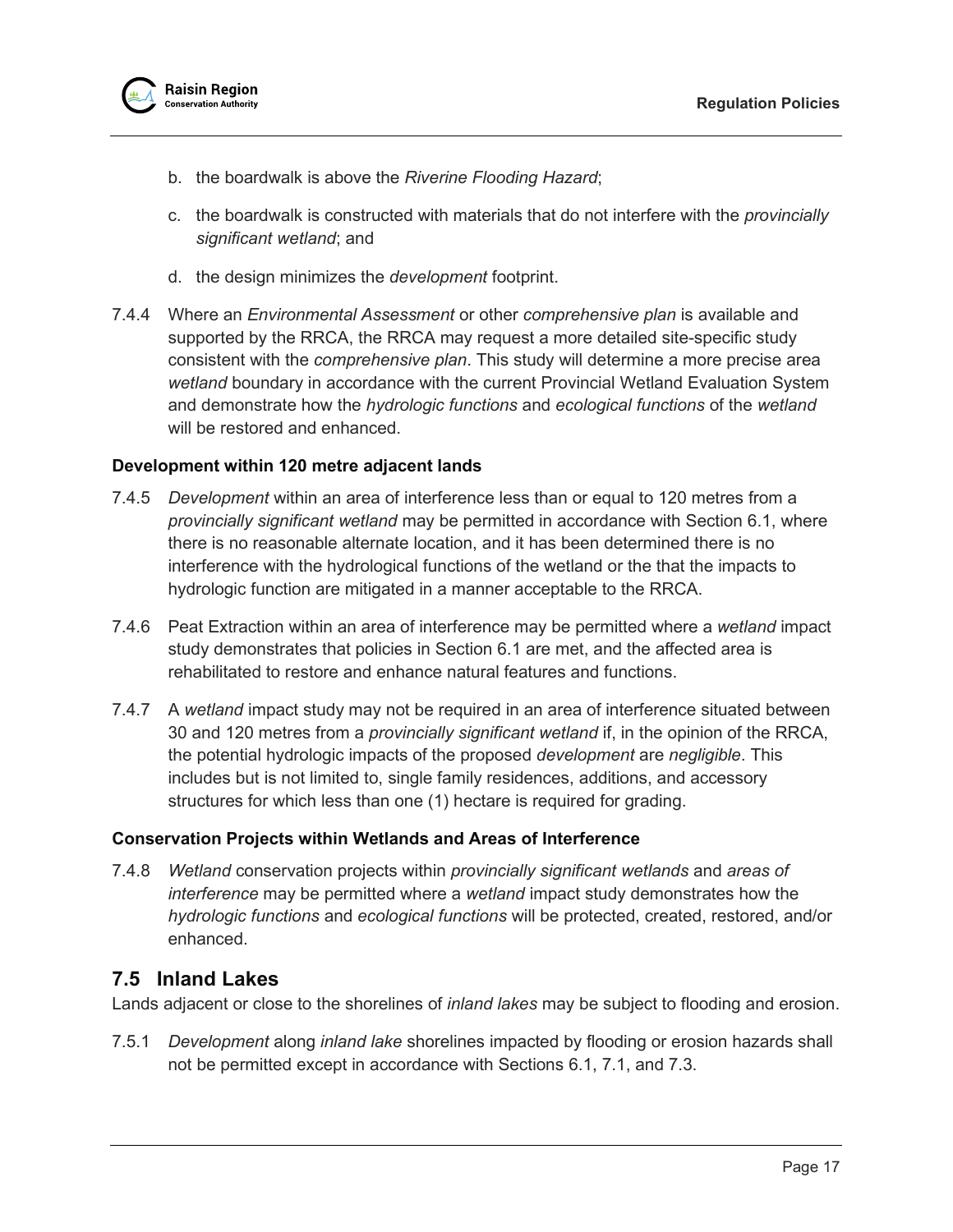## <span id="page-21-0"></span>**Permission to Develop**

7.5.2 Notwithstanding Section [7.5.1,](#page-20-4) *development* shall not be permitted for the uses described in Section [6.2.](#page-9-1)

# <span id="page-21-1"></span>**7.6 Hazardous Lands**

7.6.1 *Development* within *hazardous lands* shall not be permitted except in accordance with Section [7.6.2.](#page-21-5)

## <span id="page-21-2"></span>**Permission to Develop**

- <span id="page-21-5"></span>7.6.2 *Development* may be permitted within *hazardous lands* in accordance with Section [6.1](#page-8-1) and where a technical site-specific study and/or an *Environmental Impact Study* done by a *qualified professional* establishes a more precise hazard land boundary and where it is demonstrated that:
	- a. there is no feasible alternative site outside the *Regulated Area*; and
	- b. the risk of instability that would result in structural failure or property damage is minimized.
- 7.6.3 Notwithstanding Section [7.6.2,](#page-21-5) *development* shall not be permitted in *hazardous lands* for the uses described in Section [6.2.](#page-9-1)

# <span id="page-21-3"></span>**8 Policies for the Alteration of Watercourses**

# <span id="page-21-4"></span>**8.1 Straightening, Changing, Diverting or Interfering with an Existing Channel**

- 8.1.1 Straightening, changing, diverting, or interfering with existing *river*, *creek*, *stream*, or *watercourse* is not permitted except in accordance with Section [6.1,](#page-8-1) and Sections [8.1.2](#page-22-2) through Section [8.1.16.](#page-26-2) This prohibition includes but is not limited to:
	- a. culvert placement or replacement;
	- b. bridge construction;
	- c. bed level crossings;
	- d. piping of watercourses;
	- e. installation or maintenance of pipeline crossings;
	- f. cable crossings;
	- g. construction or maintenance of by-pass;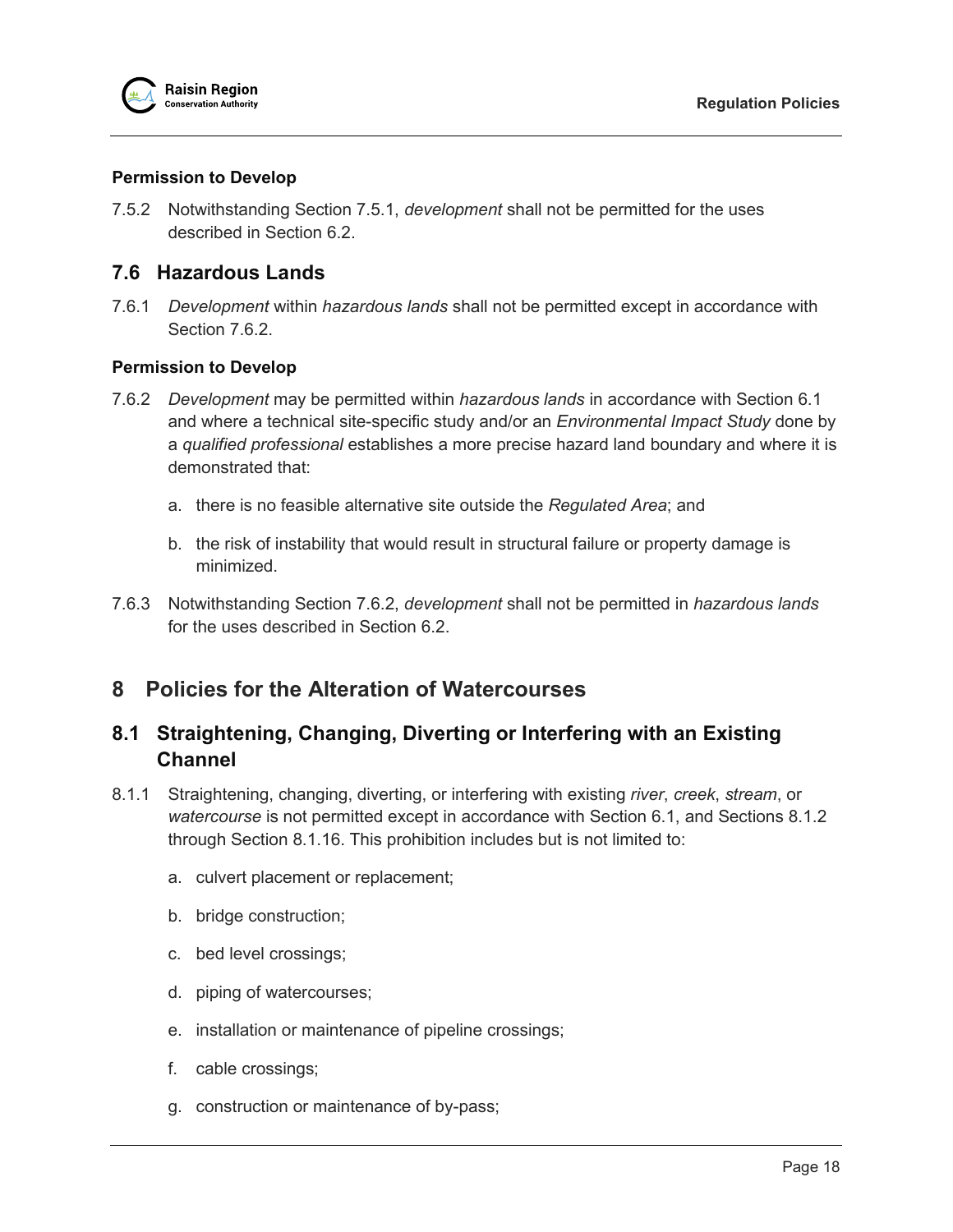

- h. connected or online ponds;
- i. straightening and diversions; and
- j. any work within the bed or banks of the watercourse for the purpose of erosion control or remedial works.

#### <span id="page-22-0"></span>**Permission to Alter**

<span id="page-22-2"></span>8.1.2 Any alteration to the channel of a river, *creek*, stream, or watercourse requires permission from the RRCA.

#### <span id="page-22-1"></span>**Crossings**

- 8.1.3 Crossings including, but not limited to, bridges, culverts, pipelines, channel *enclosures* of less than 20 metres and causeways may be permitted to be constructed, replaced or upgraded in accordance with Section [6.1](#page-8-1) and Sections [7.1.20](#page-14-2) - [7.1.22,](#page-15-1) where appropriate, and provided that all feasible alternative sites and alignments have been considered through an *Environmental Assessment* supported by the RRCA or through site-specific studies, whichever is applicable based on the scale and scope of the project, and where it is demonstrated that:
	- a. crossings avoid any bends in the *watercourse* to the extent practical;
	- b. crossings are located to take advantage of existing impacted or open areas on the channel bank or valley slope, wherever possible;
	- c. crossing structures avoid the *Riverine Erosion Hazard* to accommodate natural *watercourse* movement, wherever possible;
	- d. the risk of flood damage to upstream or downstream properties is reduced through site and infrastructure design, wherever possible;
	- e. where unavoidable, intrusions on *significant natural features* or *hydrologic functions* are minimized and it is demonstrated that *best management practices* including site and infrastructure design and appropriate remedial measures will adequately restore and enhance features and functions;
	- f. physical *realignments* or alterations to the *river*, *creek*, *stream*, or *watercourse* channel associated with a new crossing are avoided or are in accordance with Section [8.1.14;](#page-25-2) and
	- g. maintenance requirements are minimized.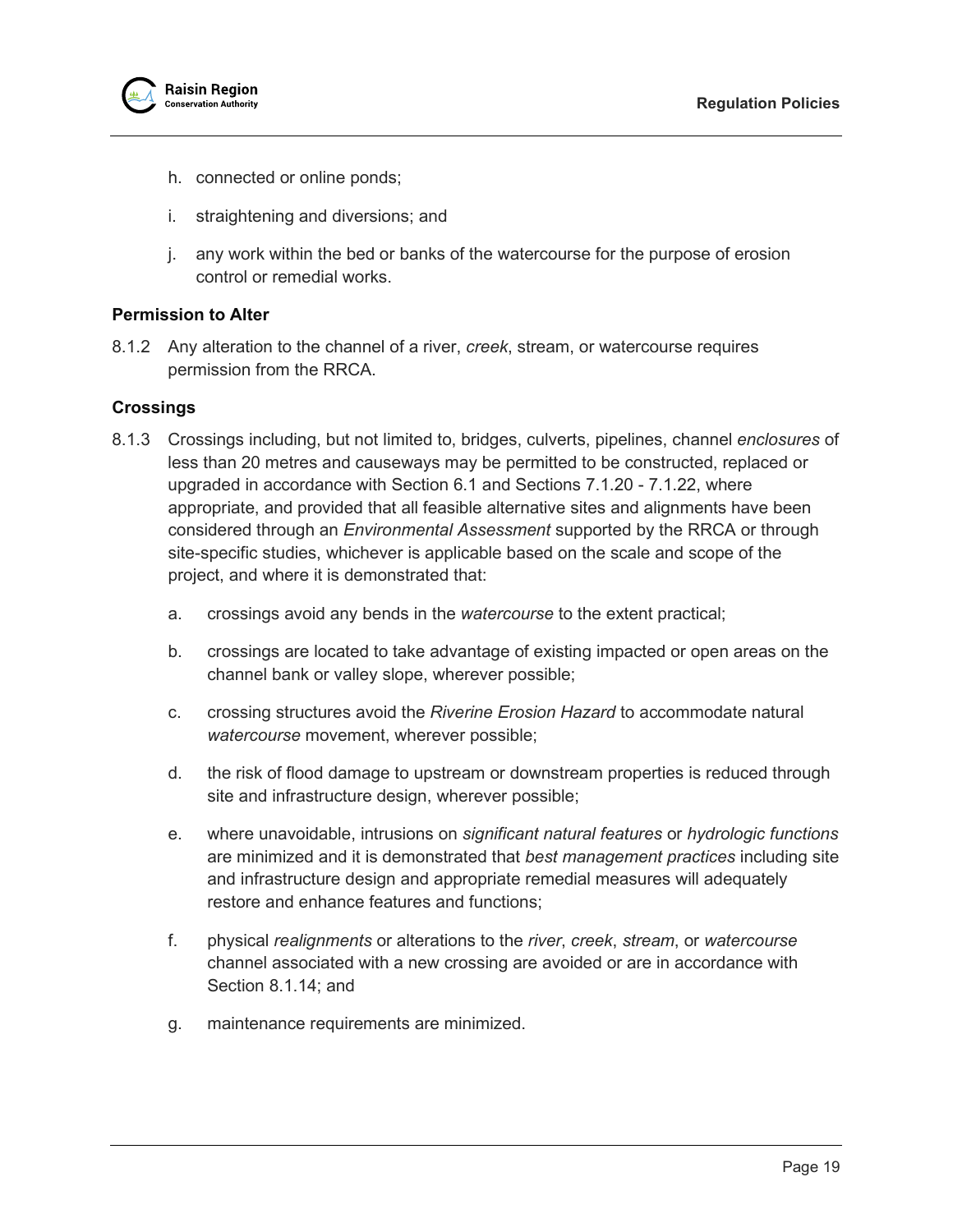#### <span id="page-23-0"></span>**Conservation Projects within or Adjacent to a River, Creek, Stream, or Watercourse**

- 8.1.4 Conservation projects such as *stream* rehabilitation works, small impoundments and *realignments* that restore or enhance *watercourse* morphology or aquatic health and habitat may be permitted in accordance with Section [6.1](#page-8-1) and provided that:
	- a. the hydrologic and ecological benefits of the project are demonstrated to the satisfaction of the RRCA;
	- b. *stream* bank stability is enhanced;
	- c. *significant natural features* and *hydrologic functions* are restored and enhanced using *best management practices* including site and/or infrastructure design and appropriate remedial measures;
	- d. natural channel design principles are followed to the extent possible; and
	- e. maintenance requirements are minimized.

## <span id="page-23-1"></span>**Erosion and Sediment Control Structures**

- 8.1.5 Erosion and sediment control structures to protect existing *development* and other uses deemed appropriate by the RRCA may be permitted in accordance with Section [6.1](#page-8-1) and where it is demonstrated that:
	- a. erosion risk on adjacent, upstream, and/or downstream properties is reduced or erosion and sedimentation processes are controlled to reduce existing or potential impacts from adjacent land uses, whichever is appropriate;
	- b. natural channel design principles are followed to the extent possible;
	- c. where unavoidable, intrusions on *significant natural features* or *hydrologic functions* are minimized, and it is demonstrated that *best management practices* including site and infrastructure design and appropriate remedial measures will adequately restore and enhance features and functions; and
	- d. maintenance requirements are minimized.

#### <span id="page-23-2"></span>**Maintenance, Repair, Alterations, Retirement and Removal of Structures**

- 8.1.6 Maintenance, repair and alterations of dams*,* water control structures, or erosion and sediment control structures may be permitted where it is demonstrated that:
	- a. *pollution* and sedimentation during maintenance and repair activities is minimized using *best management practices* including site and infrastructure design, construction controls and appropriate remedial measures;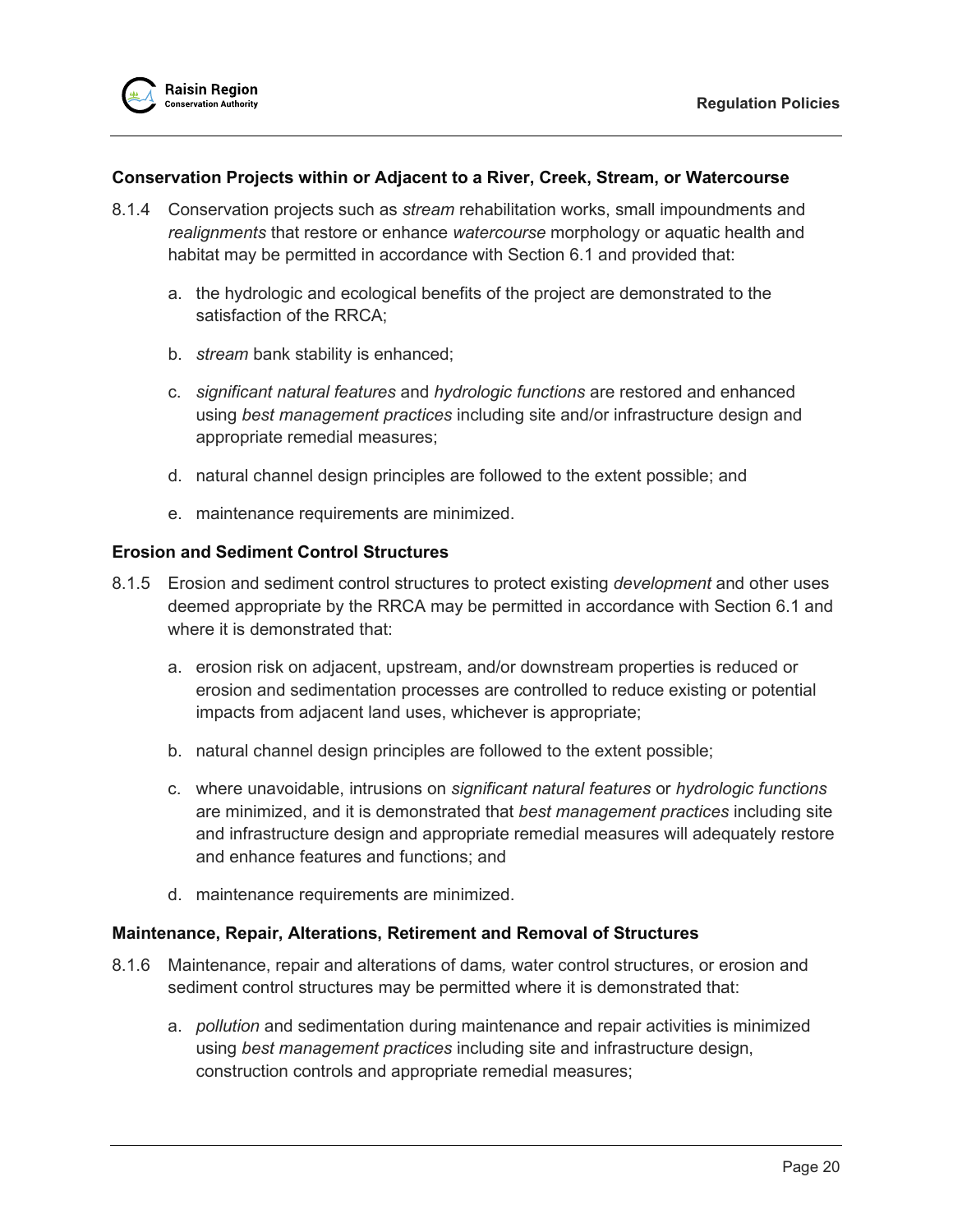

- b. where unavoidable, intrusions on *significant natural features* or *hydrologic functions* are minimized, and it is demonstrated that *best management practices* including site and infrastructure design and appropriate remedial measures will adequately restore and enhance features and functions;
- c. there are no adverse impacts on the capacity of the structure to pass flows;
- d. susceptibility to natural hazards is not increased or new hazards created; and
- e. works are maintained, repaired or altered according to *accepted engineering principles* and approved engineering standards or to the satisfaction of the RRCA based on the scale and scope of the project.
- 8.1.7 The retirement or the removal of dams*,* water control structures or erosion and sediment control structures that are structurally unsound or no longer serve their intended purpose, located within a *river*, *stream*, *creek* or *watercourse* may be permitted where an *Environmental Assessment* or a detailed decommissioning plan supported by the RRCA demonstrates that:
	- a. all potential hydrologic and ecological impacts have been identified and considered;
	- b. *significant natural features* and *hydrologic functions* within or adjacent to the *river*, *creek*, *stream*, or *watercourse* are restored and enhanced through the retirement or removal of the structure and a site restoration plan supported by the RRCA;
	- c. the risk of *pollution* and sedimentation during and after retirement or removal is addressed through a draw down plan supported by the RRCA; and
	- d. susceptibility to natural hazards is not increased or new hazards created.

#### <span id="page-24-0"></span>**Ponds**

- 8.1.8 Connected ponds with no water intakes from the *watercourse* but which outflow into the *watercourse* may be permitted provided that the provisions of Section [6.1](#page-8-1) are met, and a site plan and/or other site-specific study demonstrates that:
	- a. there is no negative impact on the downstream water quality; and
	- b. maximum berm heights above existing grades do not exceed 0.3 metres within the Riverine Flooding or Erosion Hazard and all remaining *fill* is removed from the hazard area.
- <span id="page-24-1"></span>8.1.9 Bypass ponds connected to *watercourses* created as part of site restoration plan or a conservation project may be permitted subject to the provisions of Section 8.1.8 and where it is demonstrated that the water intake is set above the elevation that permits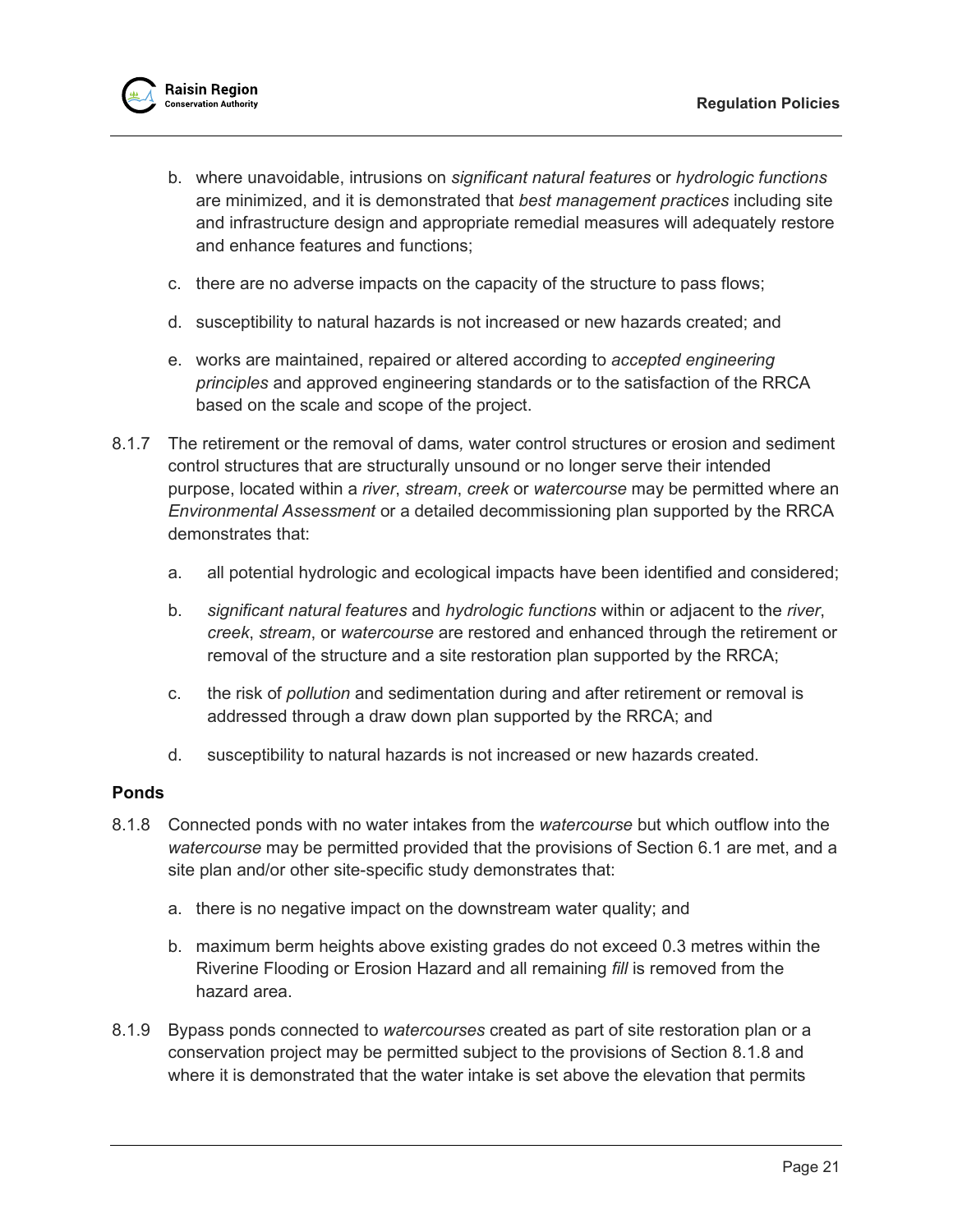

continuous flow (i.e., refreshing of the pond will depend on increased water flows from snow melt and rainfall events).

- 8.1.10 Online ponds in a *watercourse* are not permitted except as specified in Section [8.1.9.](#page-24-1)
- 8.1.11 Online ponds at the upstream end of *watercourses* may be permitted for *wetland* restoration and fish and wildlife habitat enhancement in accordance with Section [6.1](#page-8-1) and where a site plan and/or other site-specific study demonstrates that there are no negative impacts on areas of groundwater recharge/discharge.
- 8.1.12 Dredging of an existing connected, bypass or online pond may be permitted in accordance with Section [7.1.26.](#page-16-2)

## <span id="page-25-0"></span>**Dredging of a Watercourse**

- 8.1.13 Dredging of a *watercourse* may be permitted to improve hydraulic characteristics and fluvial processes or to improve aquatic habitat or water quality in accordance with Section [6.1](#page-8-1) and where a dredging plan and/or other site-specific study demonstrates that:
	- a. *stream* bank stability is maintained or improved;
	- b. where unavoidable, intrusions on *significant natural features* or *hydrologic functions* are minimized and it is demonstrated that *best management practices* including site design and appropriate remedial measures will adequately restore and enhance features and functions; and
	- c. all dredged material is removed from the Riverine Flooding and Erosion Hazard and safely disposed of.

# <span id="page-25-1"></span>**Realignment, Channelization or Straightening**

- <span id="page-25-2"></span>8.1.14 *Realignment*, channelization or straightening of a *river*, *creek*, *stream* or *watercourse* may be permitted to improve hydraulic characteristics and fluvial processes or to improve water quality in accordance with Section [6.1](#page-8-1) and where a site plan and/or other site-specific study demonstrates that:
	- a. all feasible alternative alignments have been considered through an *Environmental Assessment* supported by the RRCA or through site-specific studies, whichever is applicable based on the scale and scope of the project;
	- b. *stream* bank stability is enhanced;
	- c. where unavoidable, intrusions on *significant natural features* or *hydrologic functions* are minimized and it is demonstrated that *best management practices* including site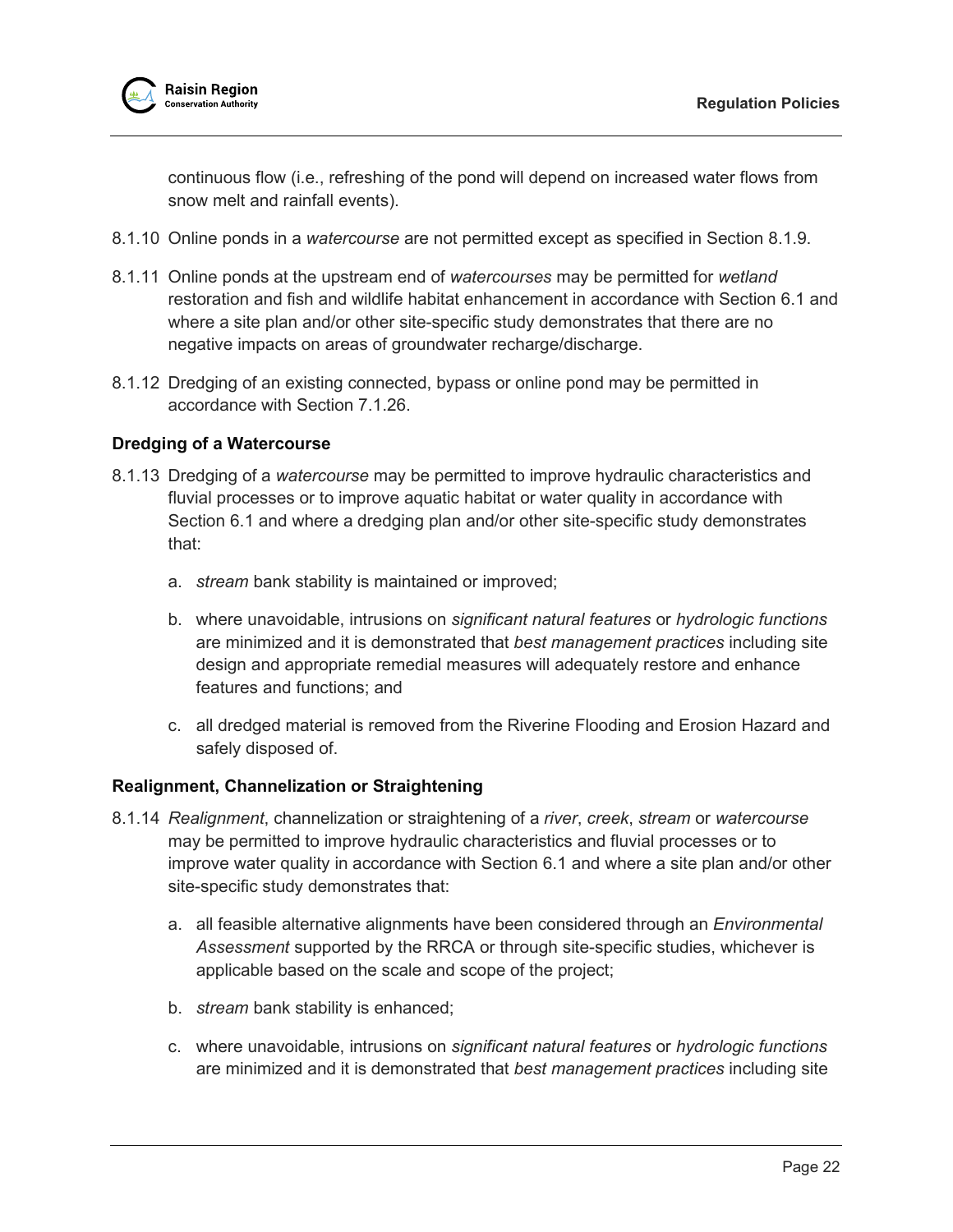design and appropriate remedial measures will adequately restore and enhance features and functions; and

d. natural channel design principles are followed to the extent possible.

## <span id="page-26-0"></span>**Enclosures**

- 8.1.15 *Enclosures* of *creeks*, *streams* or *watercourses* may be permitted where there is a risk to public safety and/or potential property damage and where a site-specific study demonstrates that:
	- a. all feasible options and methods have been explored to address the hazard(s) and the *enclosure* is supported by the RRCA;
	- b. the risk of public safety is reduced;
	- c. susceptibility to natural hazards is reduced and no new hazards are created;
	- d. there are no negative or adverse hydrological impacts on *wetlands*;
	- e. *pollution*, sedimentation and erosion during construction and post construction is minimized using *best management practices* including site and infrastructure design, construction controls, and appropriate remedial measures;
	- f. intrusions within or adjacent to the *river*, *creek*, *stream*, or *watercourse* are minimized and it is demonstrated that *best management practices* including site design and appropriate remedial measures will adequately restore and enhance features and functions to the extent possible; and
	- g. works are constructed, repaired, and/or maintained according to *accepted engineering principles* and approved engineering standards or to the satisfaction of the RRCA, whichever is applicable based on the scale and scope of the project.

## <span id="page-26-1"></span>**Shoreline Protection**

- <span id="page-26-2"></span>8.1.16 Shoreline protection/improvement projects may be permitted in accordance with Section [6.1](#page-8-1) and where it is demonstrated that:
	- a. the project results in no significant effects on *river* hydraulics;
	- b. transitions from proposed protection to adjacent shorelines is designed to mitigate local erosion, debris accumulation, or undesirable changes in local current;
	- c. the design incorporates adequate drainage features; and
	- d. there is no danger from marginally stable or unstable slopes.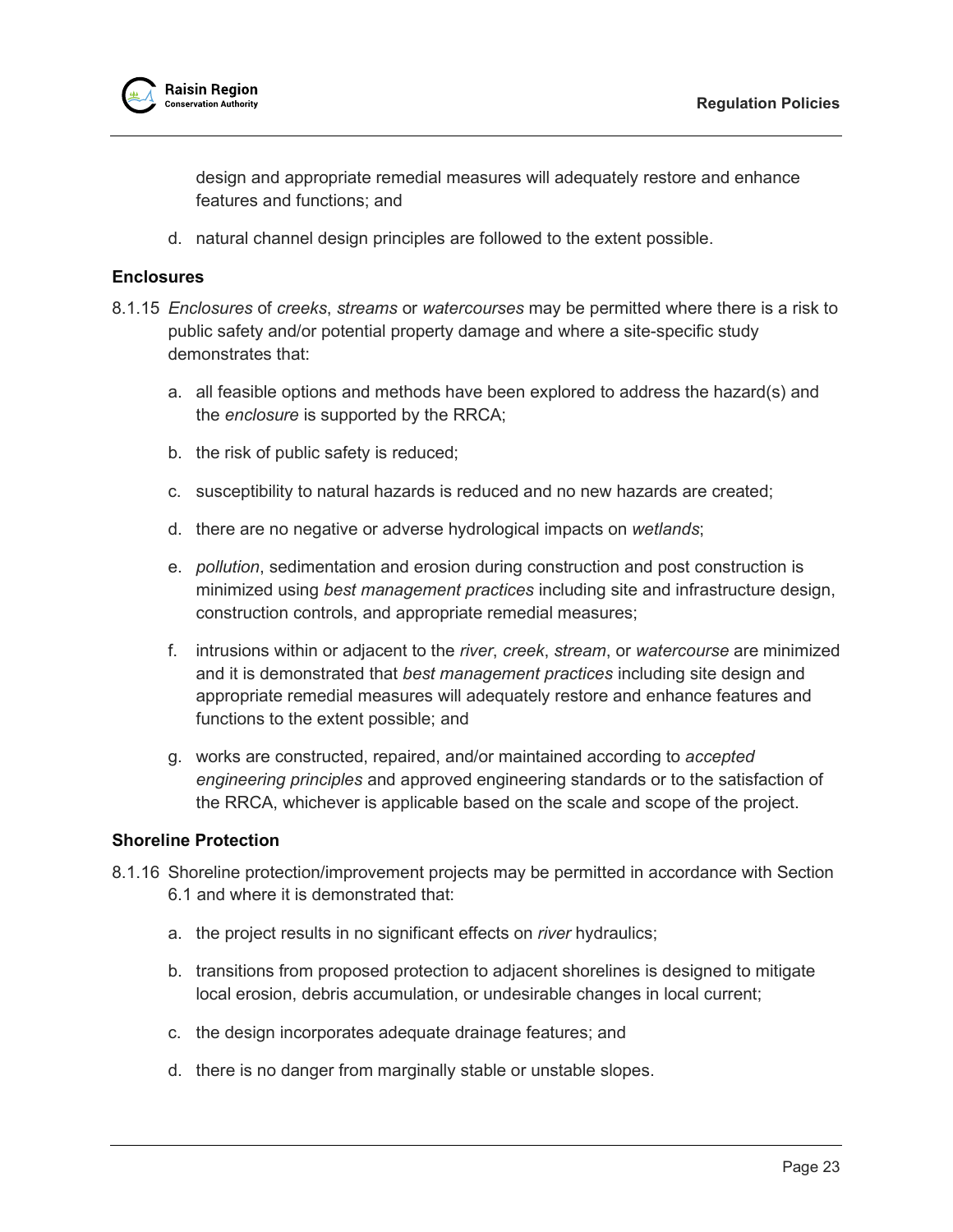# <span id="page-27-0"></span>**9 Definitions**

**100 Year Flood Event Standard** means rainfall or snowmelt, or a combination of rainfall and snowmelt producing at any location in a river, *creek*, stream, or watercourse a peak flow that has a probability of occurrence of one percent during any given year.

**Accepted Engineering Principles** means those current coastal, hydraulic, and geotechnical engineering principles, methods and procedures that would be judged by a peer group of qualified engineers as being reasonable for the scale and type of project being considered, the sensitivity of the locations, and the potential threats to life and property.

**Accessory building or structure** means a use or a building or structure that is subordinate and exclusively devoted to a main use, building, or structure and located on the same lot.

**Adverse Hydraulic and Fluvial Impacts** means flood elevations are not increased, flood and ice flows are not impeded and the risk of flooding to and erosion on adjacent upstream and/or downstream properties is not increased.

**Areas of Interference** means those lands where *development* could interfere with the hydrologic function of a provincially significant wetland.

**Assisted Living Facility** means a multiple residential unit that is constructed with limited kitchen facilities in the unit(s) or a group home, where individuals who require full or partial assistance with activities of daily living (e.g., bathing, toileting, ambulating, self administration of medications, etc.) reside.

**Best Management Practices** means methods, facilities, and structures that are designed to maintain or improve the environment and natural features and functions from the effects of *development* or interference.

**Boathouse** means a detached one level *accessory building or structure* that does not contain habitable living space which is designed or used for the sheltering of a boat, watercraft, or other form of water transportation (not for non-motorized vessels) located on a lot with access and frontage on a water body. The structure must include an opening to the water of an appropriate size to accommodate a boat, watercraft, or other form of water transportation which cannot reasonably be removed from the water without mechanical means, AND have a means of directly accessing the water, either by a wet slip or by mechanical means (i.e. marine railway or boat lift).

**Channelization** means the alteration of a watercourse by widening, deepening, or dredging, to improve the flow of water.

**Comprehensive Plan** means a study or plan undertaken at a landscape scale such as a watershed/subwatershed plan, an *Environmental Assessment*, a detailed Environmental Implementation Report (EIR) that has been prepared to address and document various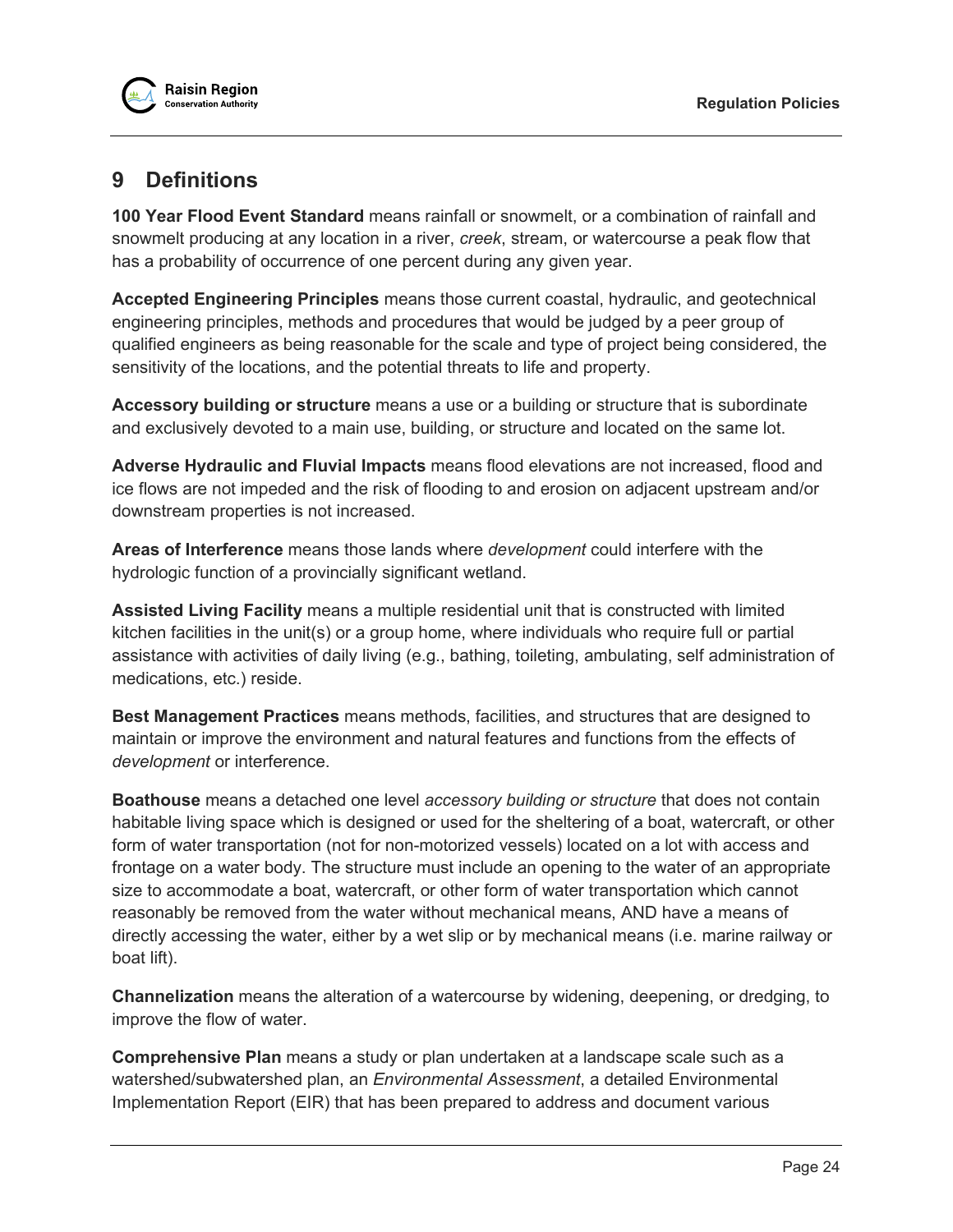

alternatives and is part of a joint and harmonized planning or *Environmental Assessment* process, or a community plan that includes a comprehensive *Environmental Impact Study*.

**Conservation of land** means the protection, preservation, management, or restoration of lands within the watershed.

**Creek** means a natural stream of water normally smaller than and often tributary to a river.

**Development** means the construction, reconstruction, erection or placing of a building or structure of any kind; any change to a building or structure that would have the effect of altering the use or potential use of the building or structure, increasing the size of the building or structure, or increasing the number of *dwelling units* in the building or structure; site grading; or the temporary or permanent placing, dumping or removal of material, originating on the site or elsewhere (*Conservation Authorities Act*, R.S.O. 1990, c. C.27, ss. 28(25)).

**Dug-out or Isolated Ponds** mean anthropogenic waterbodies that are created by excavating basins with no inlet or outlet channels and in which surface and ground water collect.

**Dwelling unit** means a suite operated as a housekeeping unit used – or intended to be used – as a domicile by one or more persons and usually containing cooking, eating, living, sleeping, and sanitary facilities.

**Ecological function** means the natural processes, products, or services that living and nonliving environments provide or perform within or between species, ecosystems, and landscapes. These may include biological, physical, and socio-economic interactions.

**Enclosure** means a pipe or other conduit for carrying a *creek*, stream, or watercourse underground.

**Environmental Assessment** means a process that is used to predict the environmental, social, and economic effects of proposed initiatives before they are carried out. It is used to identify measure to mitigate adverse effects on the environment and can predict whether there will be significant adverse environmental effects, even after the mitigation is implemented.

**Environmental Impact Study (EIS)** means a report prepared to address the potential impacts of *development* or interference on natural features.

**Erosion Access Allowance** means the allowance to provide a large enough safety zone for people, vehicles, and equipment to enter and exit an area for emergency repairs or required maintenance.

**Existing Use** means the type of activity associated with an existing building or structure or site on the date of a permit application.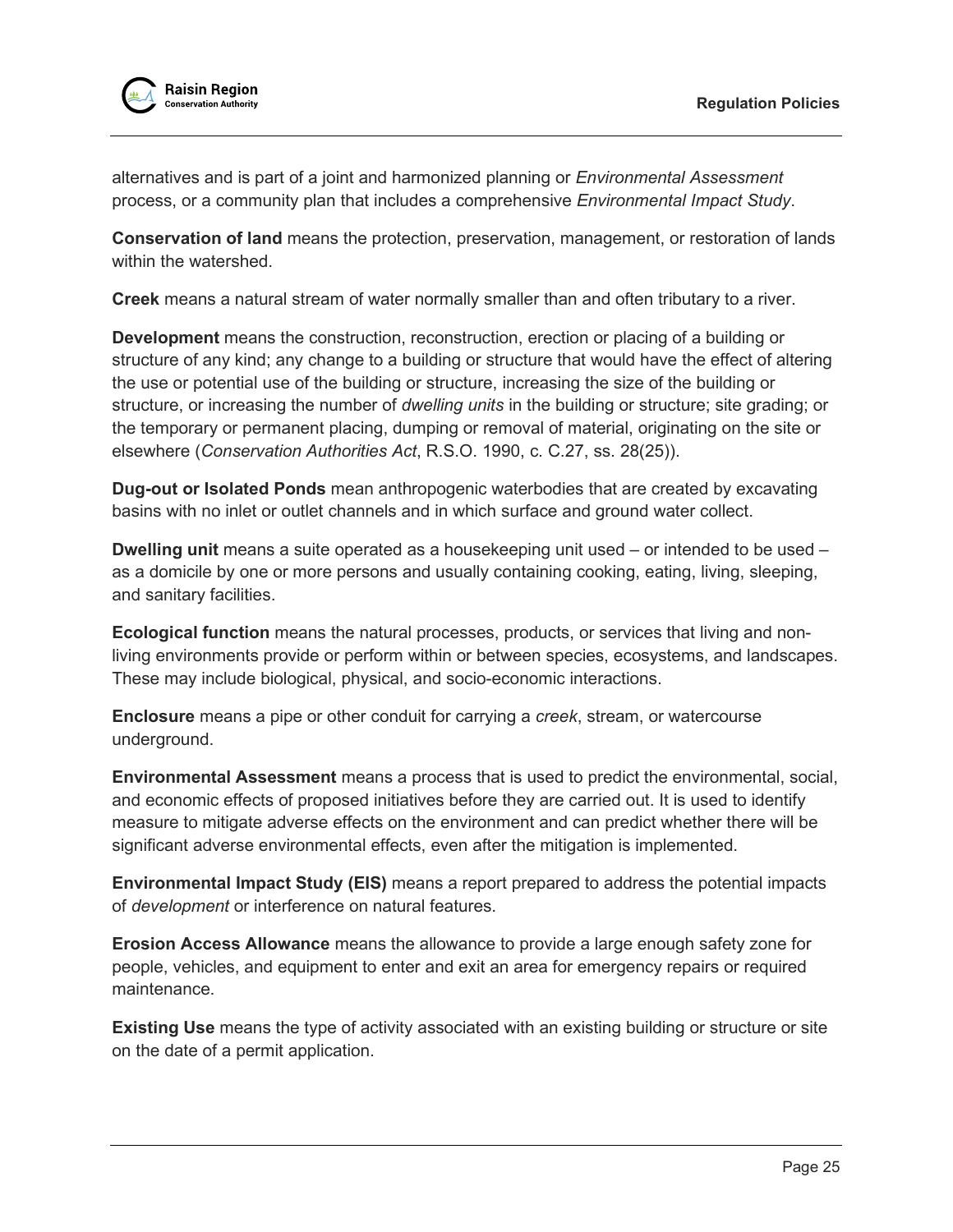

**Factor of Safety** means the ratio of average available strength of the soil along the critical slip surface to that required to maintain equilibrium. The design minimum factors of safety are provided by the Ministry of Natural Resources Technical Guide - River and Stream Systems: Erosion Hazard Limit (2002). The higher factor of safety is used in complex geotechnical conditions or where there are geologically metastable materials.

**Fill** means any material that affects flood storage whether that material is placed on a permanent or temporary basis and whether that material originates on the site or elsewhere.

**Floodproofing** means structural changes and/or adjustments incorporated into the basic design and/or construction or alteration of individual buildings, structures or properties to protect them from flood damage under the standards set by the Ministry of Natural Resources Technical Guide - River and Stream Systems: Flooding Hazard Limit (2002), as amended from time to time.

**Habitable Floor Space** means any area that has the potential to be used as or converted to residential living space with bathroom fixtures, including basements and garages.

**Hazardous Land** means land that could be unsafe for *development* because of naturally occurring processes associated with flooding, erosion, dynamic beaches, or unstable soil or bedrock.

**Hazardous Substances** means substances that individually or in combination with other substances, are normally considered to pose a danger to or threat to public health, safety, and the environment. These substances generally include a wide range of materials that are toxic, ignitable, corrosive, reactive, radioactive, or pathological.

**Hydrologic Function** means the functions of the hydrologic cycle that include the occurrence, circulation, distribution and chemical and physical properties of water on the surface of the land, in the soil and underlying rocks, and in the atmosphere, and water's interaction with the environment including its relation to living things.

**Hydrologic Study** means a report prepared to address the potential impacts of *development* and interference on the hydrologic functions of a wetland or other natural feature.

**Inland lake** means a waterbody that may respond to single runoff events. Shoreline and adjacent lands may be subject to flooding and erosion hazards.

**Meander Belt** means the area of land in which a watercourse channel moves or is likely to move over a period of time.

**Meander Belt Allowance** means a limit for *development* within the areas where the river system is likely to shift. It is based on twenty times the bankfull channel width where the bankfull channel width is measured at the widest riffle section of the reach. The meander belt is centred over a meander belt axis that connects the riffle section of the stream.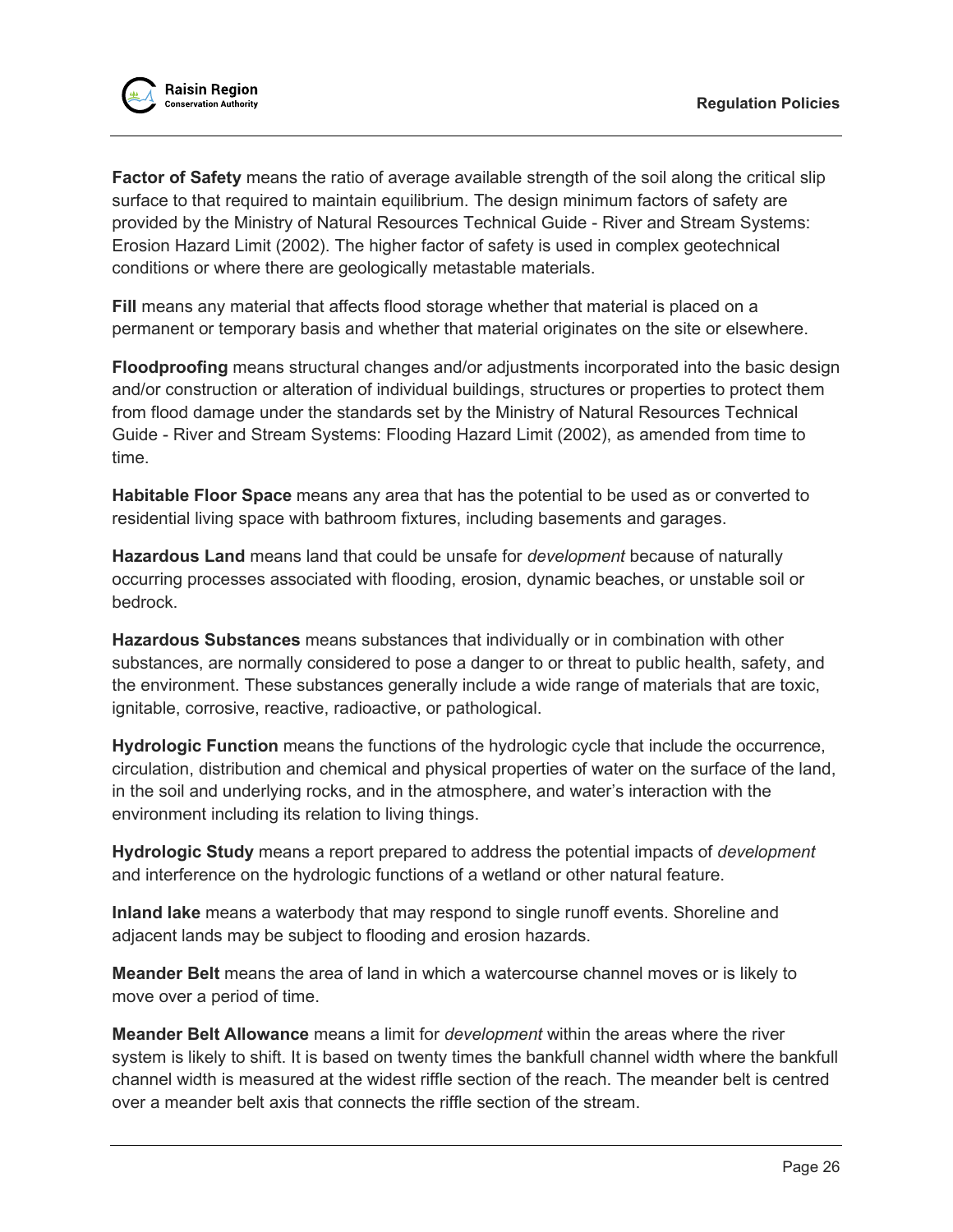

**Meander Belt Axis** means the line or "axis" that the meander belt is centred over which connects all the riffle sections of a stream.

**Negligible** means not measurable or too small or unimportant to be worth considering.

**Non-Apparent Valley** or **Unconfined Valley** means that part of the valleyland system where a river, *creek*, stream, or watercourse is not contained within a clearly visible valley section.

**Other Water-Related Hazards** means water-associated phenomena other than flooding hazards and wave uprush that act on shorelines. This includes, but is not limited to shipgenerated waves, ice piling and ice jamming.

**Online Pond** means a pond that is created within the defined channel of a watercourse by way of a dam or other man-made means.

**Pollution** means any deleterious physical substance or other contaminant that has the potential to be generated by development.

**Provincially Significant Wetlands** means wetlands the province has identified as being the most valuable under the Ontario Wetland Evaluation System.

**Qualified Professional** means a person with specific qualifications, training, and experience authorized to undertake work in accordance with accepted engineering or scientific principles as well as provincial standards, criteria, and guidelines to the satisfaction of the RRCA.

**Realignment** means the practice by which straightening, widening, dredging, ditching, or other means are used to shorten or reroute the natural stream course.

**Regulated Area** means the greatest extent of the combined hazards plus any prescribed allowance as described in Ontario Regulation 175/06.

**Regulatory Flood** means the 1:100-year flood, the limits of which define the riverine flooding hazard.

**Replacement** means the removal of an existing building or structure and the construction of a new building or structure. It does not include reconstruction of remnant foundations nor derelict or abandoned buildings or structures.

**River** means a large natural stream of water emptying into an ocean, lake, or other body of water and usually fed along its course by converging tributaries.

**Riffle** means a section of shallow rapids where the water surface is broken by small waves.

**Riverine Erosion Hazard** means the loss of land, due to human or natural processes, that poses a threat to life and property.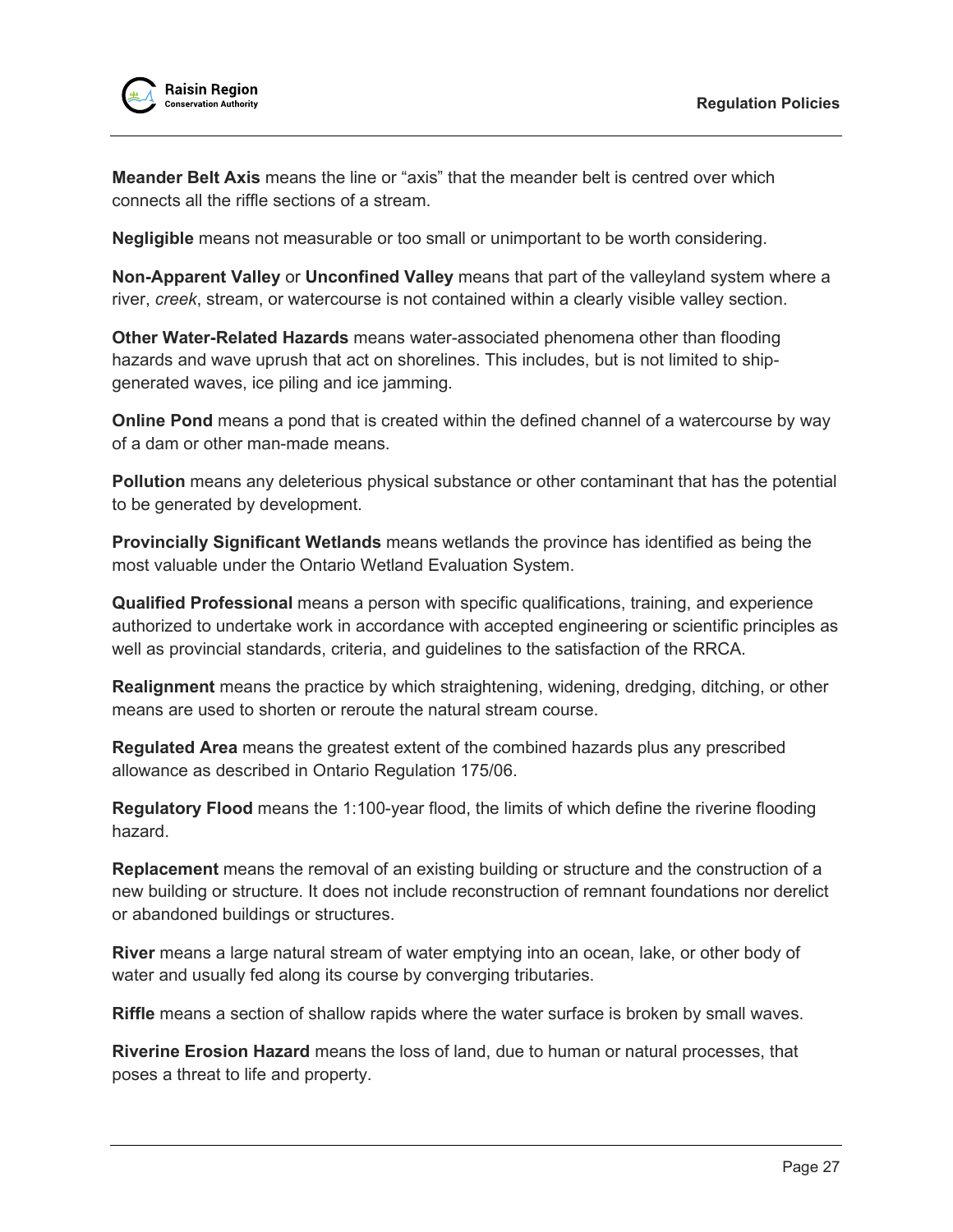

**Riverine Flooding Hazard** means the inundation caused by the 100 Year Flood Event Standard.

**Safe Access** means locations where the depth of flooding during a Regulatory Flood along the full length of the travelled surface of the access roadway or right-of-way is no greater than 0.3 metres with a maximum flood velocity of 3 m/s for vehicle access and no greater than 0.8 metres with a maximum flood velocity of 1.8 m/s for pedestrian access.

**Significant Natural Features** means features and areas including provincially significant wetlands, fish habitat, valleylands, habitat of endangered species, significant wildlife habitat, confirmed habitat for provincially or regionally significant species, part of an ecologically functional corridor or linkage between natural areas, or any other features or areas that are considered ecologically important in terms of contributing to the quality and diversity of an identifiable geographic area or natural heritage system.

**Stable Slope Allowance** means the distance between the actual valley top of slope and the point at which a stable slope gradient, rising from stable toe position, intersects the ground surface and includes an appropriate factor of safety.

**Stable Slope Angle** means the stable slope gradient determined by a geotechnical study or engineering assessment.

**Straightening** means changing the course of the river usually by cutting out meanders

**Stream** means a flow of water in a channel or bed, as a brook, rivulet, or small river.

**Toe Erosion Allowance** is the distance measured inland from the bankfull edge of the watercourse calculated by multiplying the average annual recession rate (as determined by an engineered study based on observation of twenty-five years or longer) over a 100-year planning horizon or 15 metres in absence of such a study.

**Top of Slope** means the point of the slope where the downward inclination of the land begins, or the upward inclination of the land levels off. This point is situated at a higher topographic elevation of land than the remainder of the slope.

**Valleyland** means land that has depressional features associated with a river or stream, regardless of whether it contains a watercourse.

**Watercourse** means an identifiable depression in the ground in which a flow of water regularly or continuously occurs.

**Watershed** means an area that is drained by a river and its tributaries.